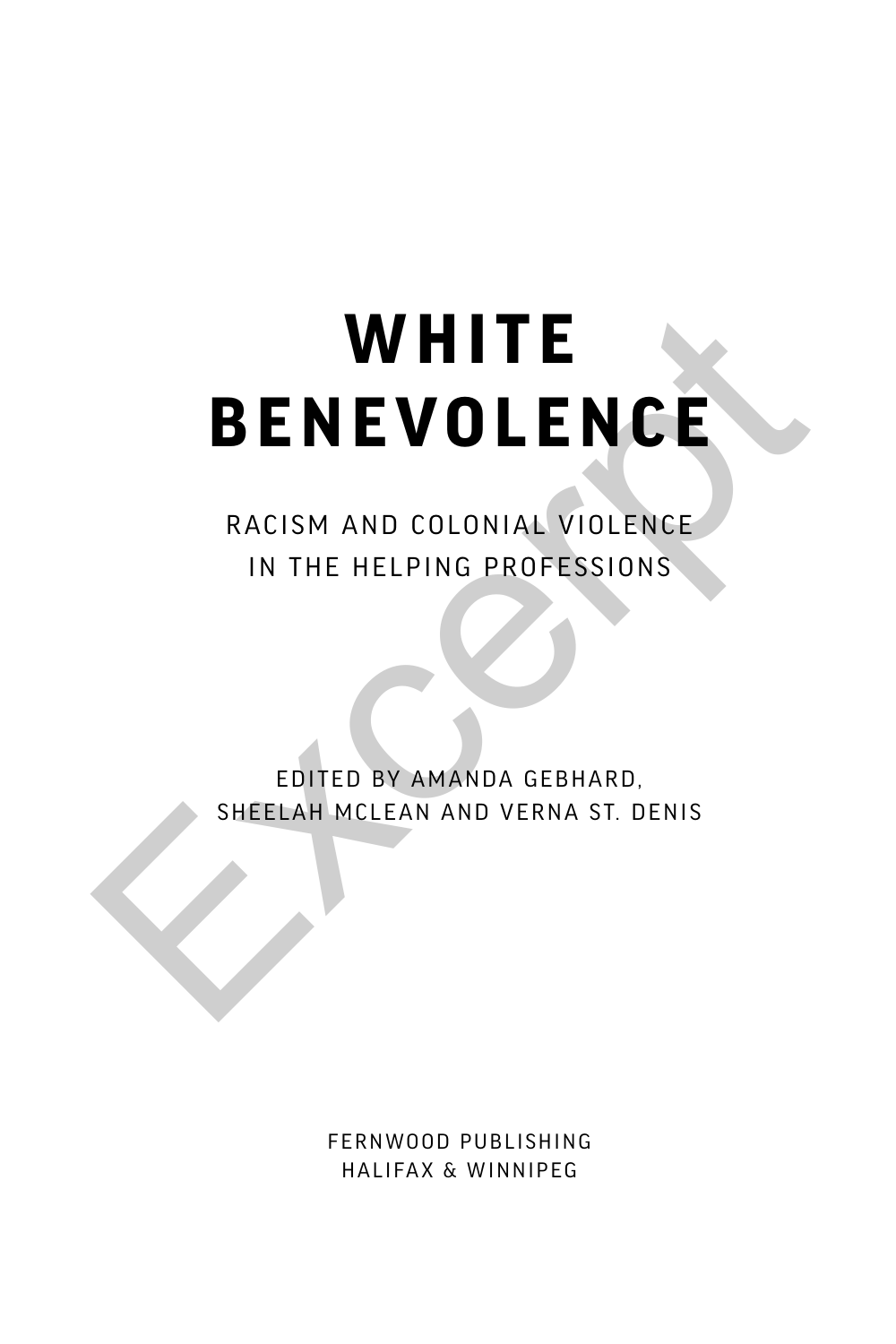Copyright © 2022 Amanda Gebhard, Sheelah McLean & Verna St. Denis

All rights reserved. No part of this book may be reproduced or transmitted in any form by any means without permission in writing from the publisher, except by a reviewer, who may quote brief passages in a review.

Development editing: Tanya Andrusieczko Copyediting: Kaitlin Littlechild Cover design: Jess Koroscil Printed and bound in Canada

Published by Fernwood Publishing 32 Oceanvista Lane, Black Point, Nova Scotia, B0J 1B0 and 748 Broadway Avenue, Winnipeg, Manitoba, R3G 0X3 www.fernwoodpublishing.ca

Fernwood Publishing Company Limited gratefully acknowledges the financial support of the Government of Canada, the Canada Council for the Arts, the Manitoba Department of Culture, Heritage and Tourism under the Manitoba Publishers Marketing Assistance Program and the Province of Manitoba, through the Book Publishing Tax Credit, for our publishing program. We are pleased to work in partnership with the Province of Nova Scotia to develop and promote our creative industries for the benefit of all Nova Scotians. All rights reserved. No part of this book may be reproduced or frammlined<br>any form by any means without permission in writing from the publisher,<br>except by a reviewer, who may quote brief passages in a review.<br>Development

Library and Archives Canada Cataloguing in Publication

Title: White benevolence: racism and colonial violence in the helping professions / edited by Amanda Gebhard, Sheelah McLean, and Verna St. Denis.

Names: Gebhard, Amanda, editor. | McLean, Sheelah, editor. | St. Denis, Verna, editor.

Identifiers: Canadiana (print) 20210354046 | Canadiana (ebook) 20210363428 | ISBN 9781773635224 (softcover) | ISBN 9781773635460 (EPUB) | ISBN 9781773635477 (PDF)

Subjects: LCSH: Racism. | LCSH: Anti-racism. | LCSH: Racism in education. | LCSH: Racism in social services. | LCSH: Racism in medicine. | LCSH: Racism in criminal justice administration. | LCSH: Social service and race relations. | LCSH: Social work with minorities. | LCSH: Race relations. Classification: LCC HV3176 .W45 2022 | DDC 362.84—dc23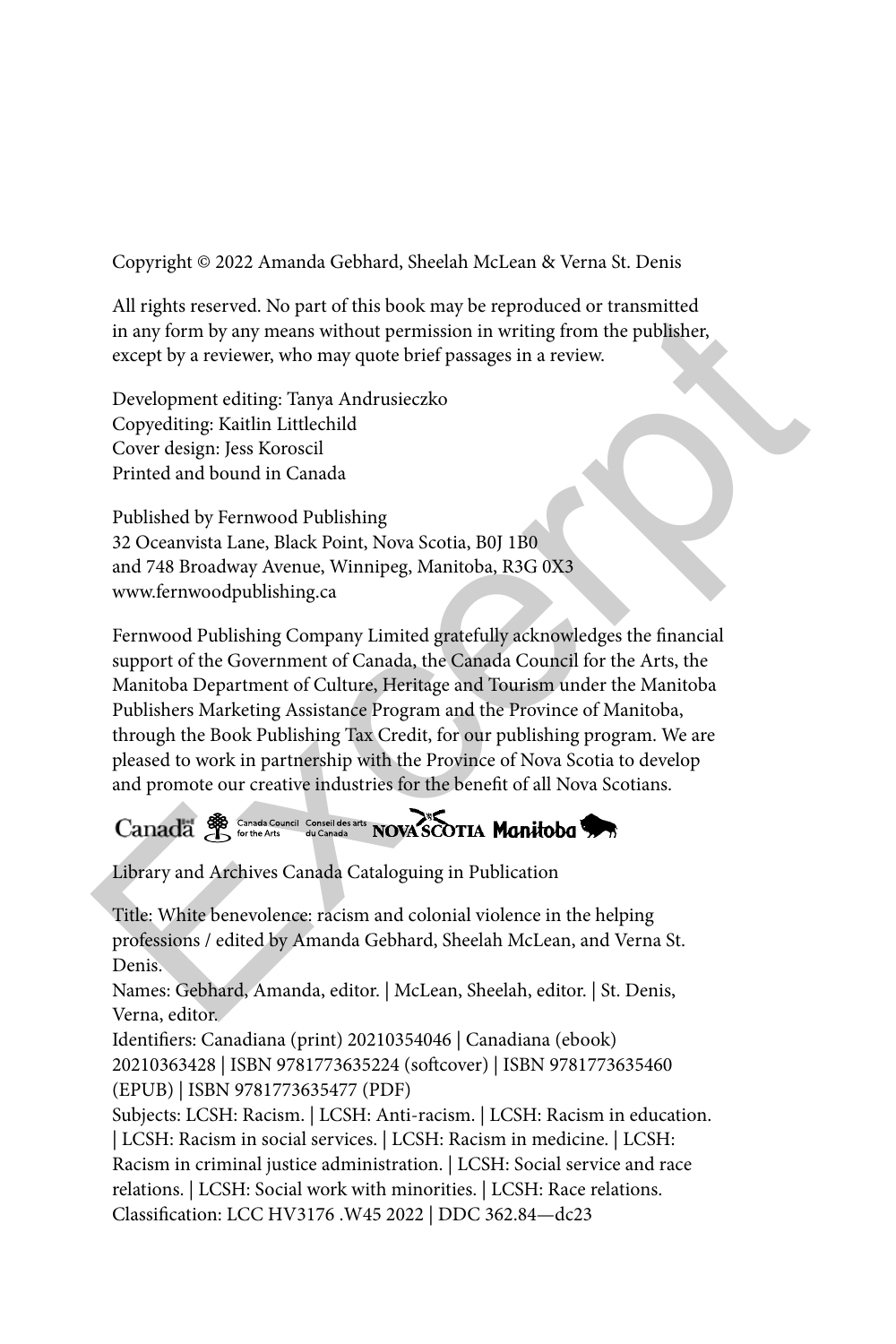# **CONTENTS**

| 1  | Introduction Amanda Gebhard, Sheelah McLean                                                                            |
|----|------------------------------------------------------------------------------------------------------------------------|
| 2  | Living My Family Through Colonialism Verna St. Denis 23                                                                |
| 3  | Toxic Encounters: What's Whiteness Doing in a Nice Field                                                               |
| 4  | How Indigenous-Specific Racism Is Coached into Health Systems                                                          |
| 5  | "Within This Architecture of Oppression, We Are a Vibrant<br>Community": Indigenous Prairie Prisoner Organizing During |
| 6  | Tracing the Harmful Patterns of White Settler Womanhood                                                                |
| 7  | Policing Indigenous Students: The School/Prison Nexus on the                                                           |
| 8  | The Stories We Tell: Indigenous Women and Girls' Narratives on                                                         |
| 9  | Colten Boushie and the Deadly Articulations of Settler<br>Colonialism: The Origins and Consequences of a Racist        |
| 10 | What Can "Settler of Colour" Teach Us?: A Conversation<br>of the Complexities of Decolonization in White Universities  |
| 11 | Am I a Settler?: Considering Dominance Through Racial<br>Constructs and Land Relationships S.J. Adrienna Joyce  163    |
| 12 | Unmasking the Whiteness of Nursing Sharissa Hantke  177                                                                |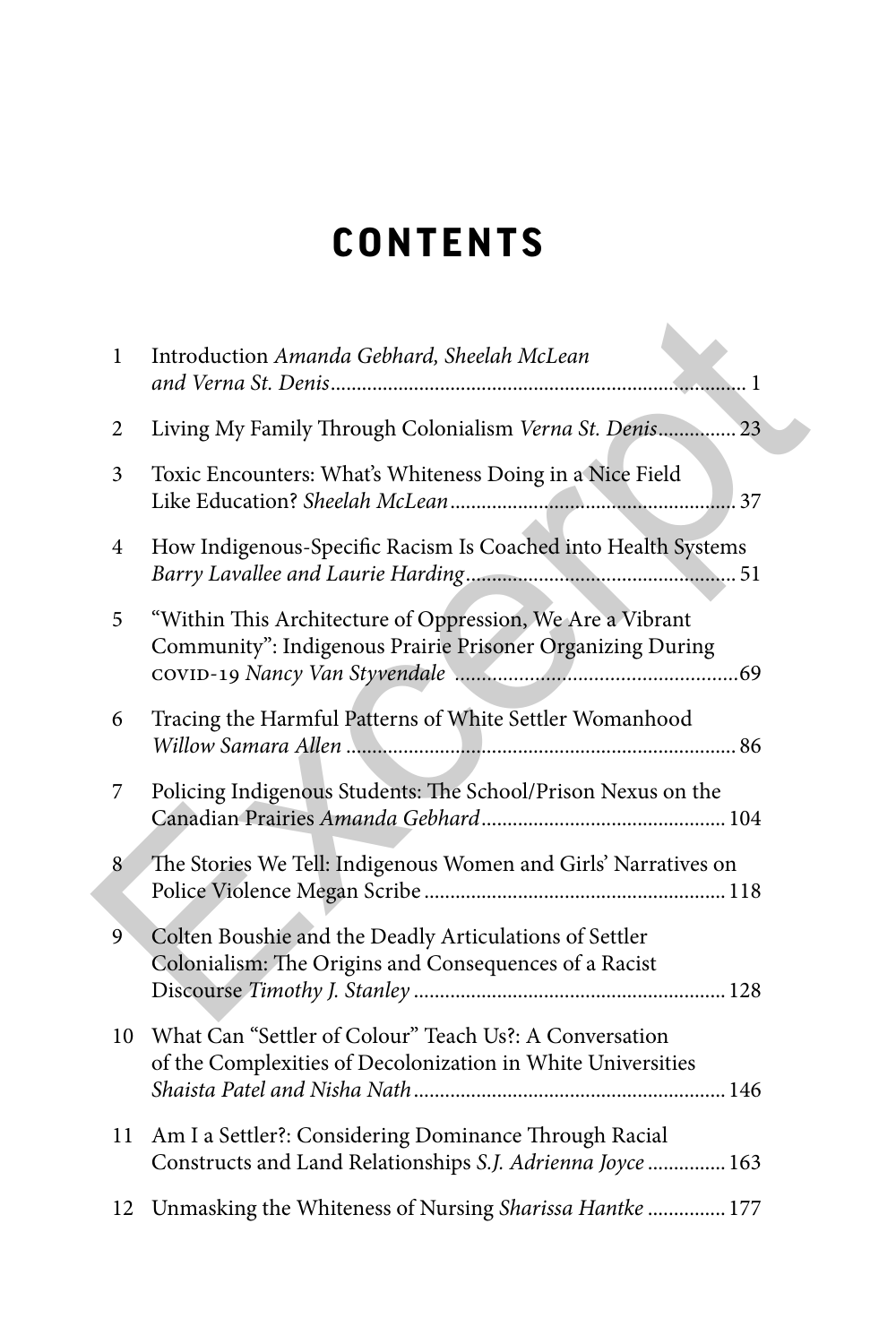| 13 | The Whiteness of Medicine Jaris Swidrovich 189                                                                      |  |
|----|---------------------------------------------------------------------------------------------------------------------|--|
| 14 | A Circle of Rocks: Cannibal Culture, Kinship and<br>Indigenous Youth in the Saskatchewan Public School System       |  |
| 15 |                                                                                                                     |  |
| 16 | White Entitlement in Antiracism and Anticolonialism<br>Jeff Halvorsen, Régine King, Liza Lorenzetti, Adrian Wolfleg |  |
| 17 | An Interview with Dr. Alex Wilson: Queering the Mainstream                                                          |  |
| 18 | Conclusion Amanda Gebhard, Sheelah McLean                                                                           |  |
|    |                                                                                                                     |  |
|    |                                                                                                                     |  |
|    |                                                                                                                     |  |
|    |                                                                                                                     |  |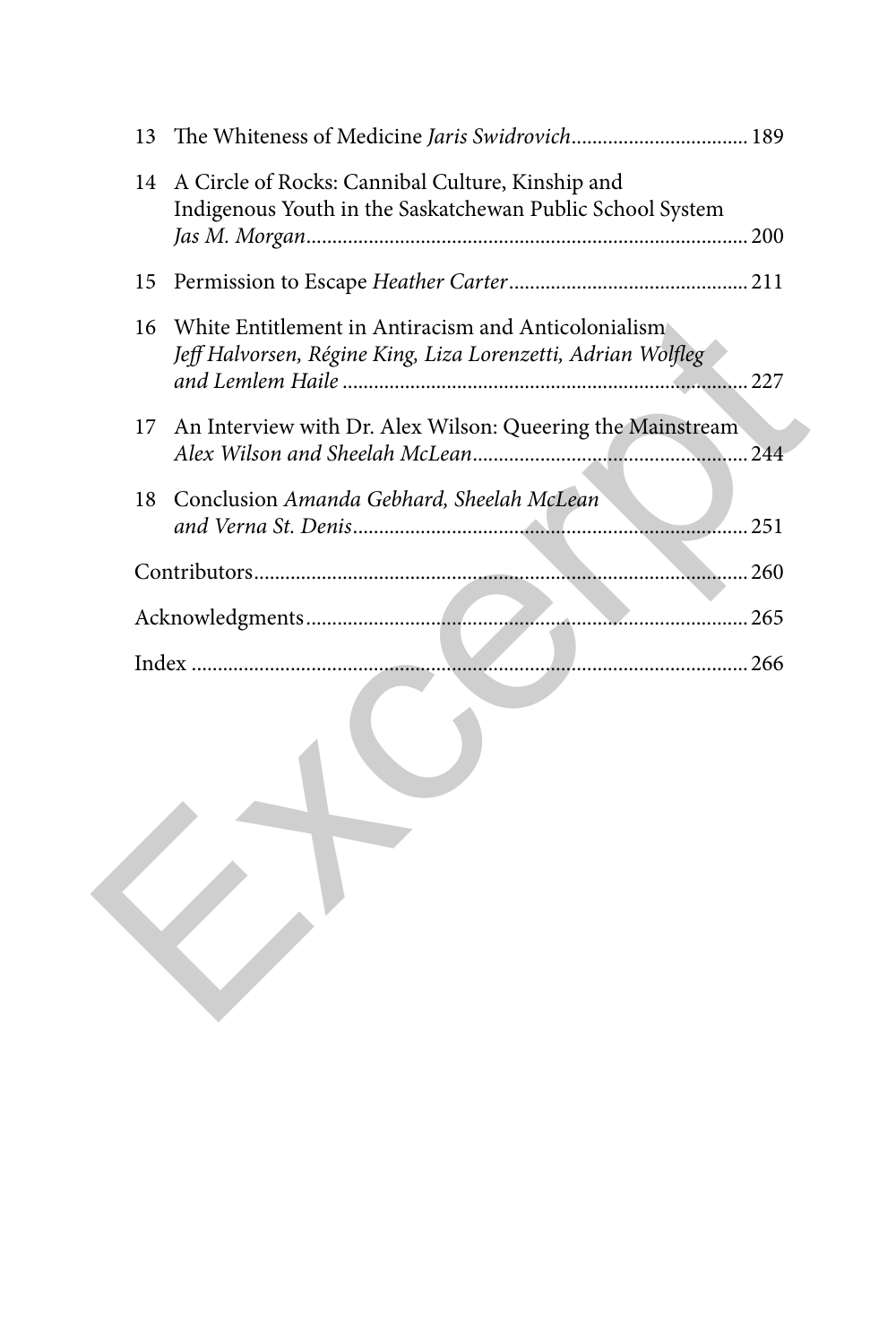**1**

# **INTRODUCTION**

## *Amanda Gebhard, Sheelah McLean and Verna St. Denis*

The vision for this edited collection arises from our shared commit-<br>ment to elevate critical standpoints on racial inequality in Canada. Drawing on the frameworks of critical race theory, antiracism, anticolonial theory and whiteness studies, this compilation brings together research and writing that examines the work of whiteness and systemic racism as they are practised in Canadian institutions. Captured in the title, *White Benevolence: Racism and Colonial Violence in the Helping Professions*, the aim of this collection is to interrogate the everyday work of white settler professionals who often profess to support Indigenous Peoples yet reproduce colonial narratives that uphold white supremacy. By examining the practices of whiteness within education, public health, social work and criminal justice, the chapters in this collection demonstrate how colonialism is ever-present and often plays out through white benevolence. **INTRODUCTION**<br> **Amanda Gebhard, Sheelah McLean and Verna St. Denis**<br> **The vision for this edited collection arises from our shared commitment to elevate critical standpoints on racial inequality in Canada.<br>
Drawing on the** 

White benevolence is a form of paternalistic racism that reinforces, instead of challenges, racial hierarchies, and its presence is found across Canadian institutions. The authors in this collection challenge the master narrative of Canadian benevolence, in which the state is imagined to uphold ideals of democracy, multiculturalism, peacekeeping and tolerance. These colonial scripts are deeply embedded beliefs both at home and abroad (Mackey 2002; Schick and St. Denis 2005; Thobani 2007). This imagined community represents a symbolic space that is upheld as an ideal version of who and what the nation imagines itself to be (Anderson 1991; Baldwin 2010; McLean 2013). The myth of Canadian state innocence is embodied by white settler subjects and embedded in institutional policies and practices.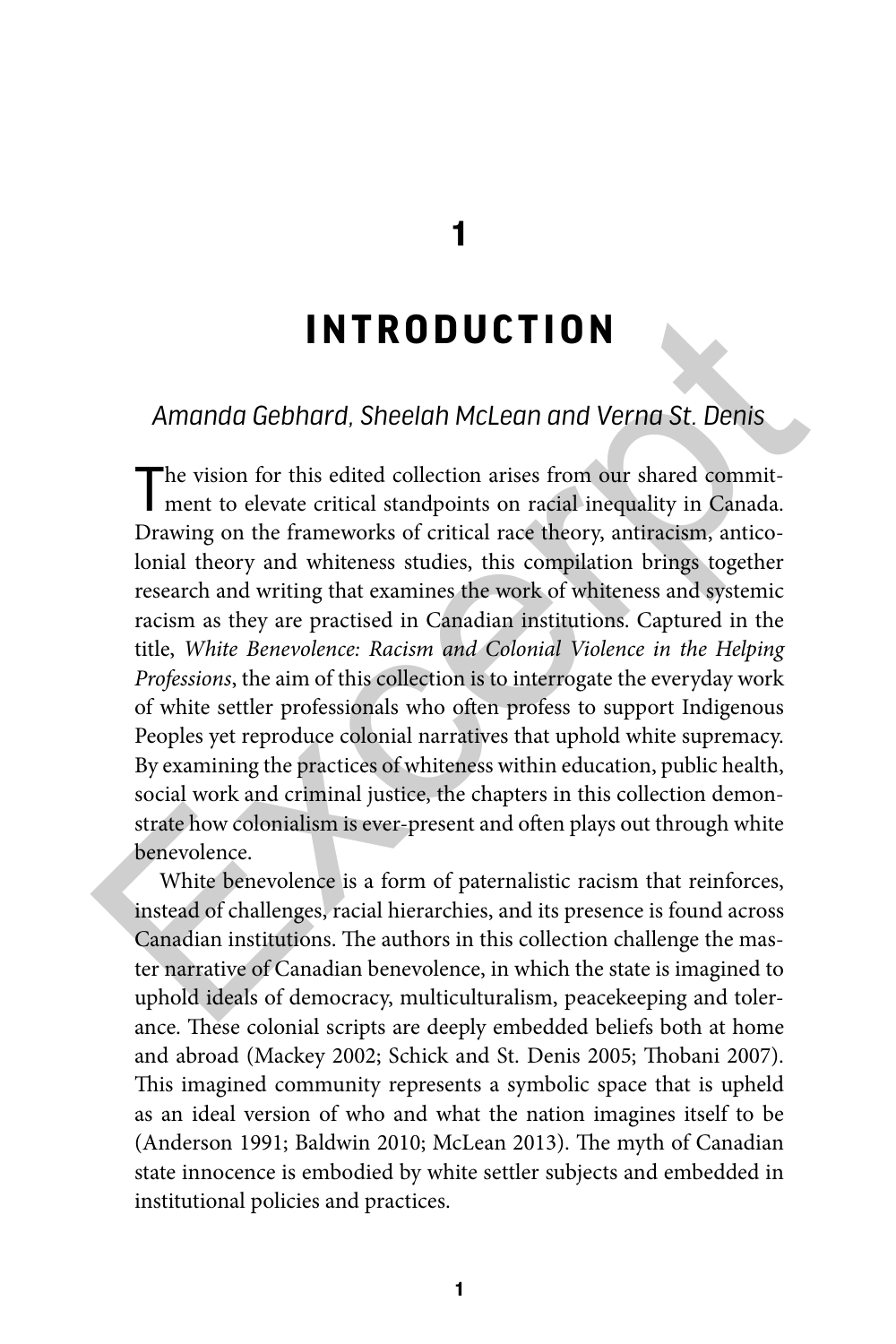### **2 White Benevolence**

Selective historical amnesia is a mechanism that allows white Canadians to distance and absolve themselves from the violence of settler colonialism (Coleman 2006). White settler colonialism is a form of colonialism motivated by access and control over territory, accomplished through the process of constructing white supremacy in relation to Indigenous inferiority (Said 2003; Wolfe 2006). "Whereas other forms of colonialism can be understood through the exploitation of labour and capital, settler colonialism is a territorial project that is centred on the accumulation and control of dispossessed land" (Nunn 2018: 8).

All racialized communities in Canada have suffered systemic violence in a multitude of forms under white supremacy; however, Indigenous communities and communities of colour have distinct histories and experiences of oppression. Following Latty, Scribe, Peters and Morgan (2016: 135–136), "we resist theorization that treats Black and Indigenous peoples' experiences with anti-Black racism and settler colonialism as interchangeable phenomena." While this collection includes chapters that attend to points of connection and tensions between multiple forms of racism, the exposure and examination of anti-Indigenous racism is at the fore of this collection.

This collection demonstrates that the past is present and exposes how the whiteness of Canadian institutions is upheld through everyday practices within institutions. Spanning a range of disciplines, authors examine how whiteness is created and maintained, and how it reproduces inequality between Indigenous and non-Indigenous people across settler society. Each chapter examines performances of whiteness within particular institutional settings, and together they demonstrate how widespread these practices are — and, therefore, systemic — and also how professionals are invited and seduced into these practices. The analysis offered in this collection counters the assumptions of superiority and innocence that implicitly informs the practice of white professionals. of colonialism can be understood through the exploitation of labour and<br>capital, settler colonialism is a territorial project that is centred on the<br>ecumulation and control of dispossessed land" (Nunn 2018: 8).<br>All racial

The whiteness of settler colonialism has been undertheorized in Canada and within the helping professions. The discussion of racism and whiteness has largely been situated in the context of the United States, where whiteness studies and critical race scholarship have predominantly focused on anti-Black racism, and where there is less investment in national narratives of innocence. The absence of research on whiteness in Indigenous studies is noted by Chris Andersen (2009: 94) who contends, "Teaching about whiteness, how whiteness frames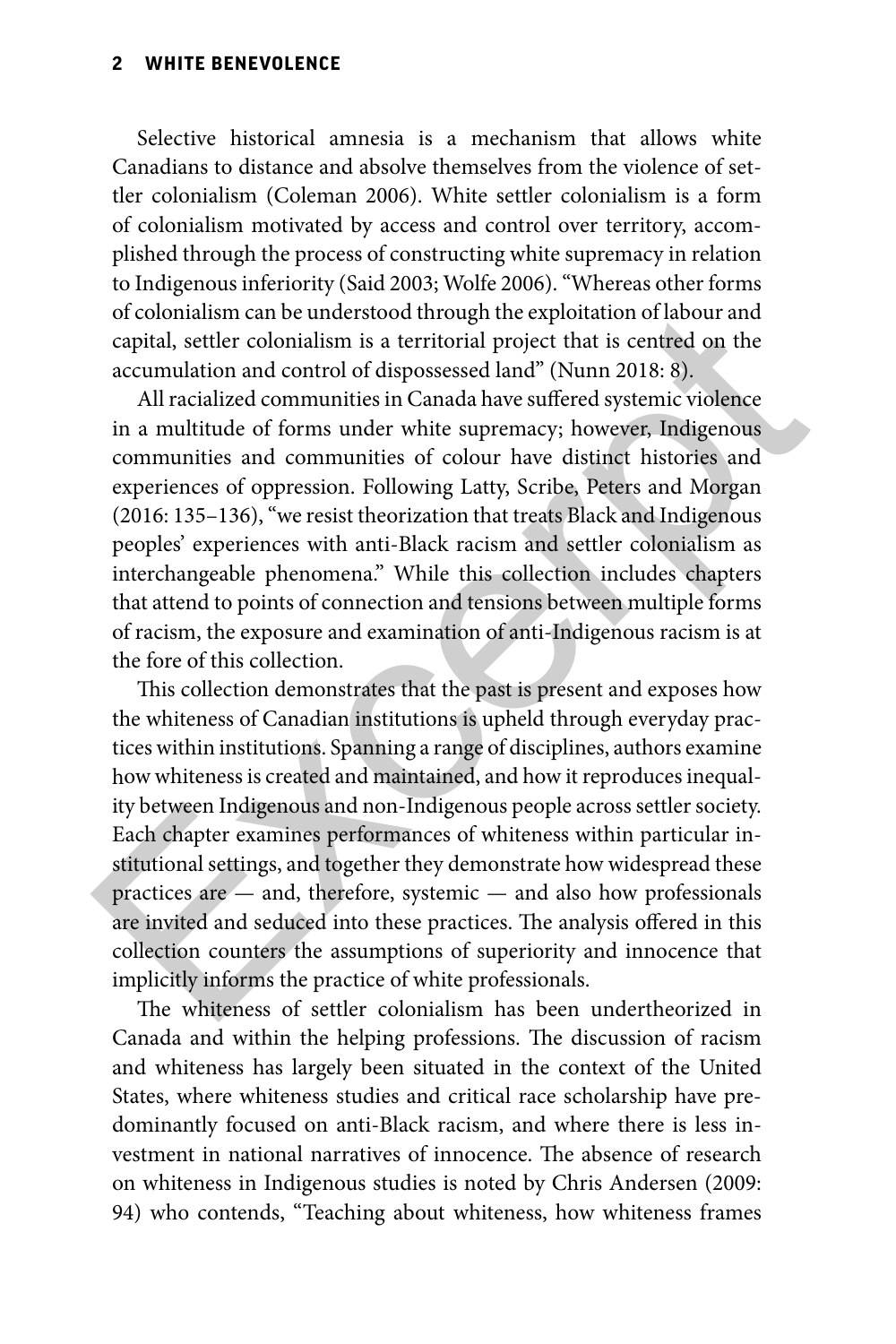Indigeneity and how Indigenous people know whiteness should stand as a central component of the discipline of Indigenous studies." Attending to this gap, the authors in this collection challenge readers to grapple with the ways in which white dominance and racism are normalized in Canada and to question the narratives of white benevolence that maintain colonial dynamics of inequality.

The contributions of whiteness scholarship in the helping professions are especially pertinent on the Prairies, the geographical context for much of the writing in this collection. While settler colonialism reproduces foundational logics that span across geographical spaces, such as the dispossession of Indigenous Peoples from the land, these logics are forged within distinct historical moments and unique contexts (Starblanket and Hunt 2020). The landscape of the Prairies inhabits a space with a history of particular patterns of whiteness that include violent state repression during the Riel Resistance, the highest number of residential schools in Canada, and apartheid policies such as the pass system and enforced starvation (Dorries et al. 2019; Williams 2015; Daschuk 2013). Contemporary white supremacy in the Prairies is visible in the far-right populism of the oil and gas extraction industry, the high push-out rate of Indigenous students in public education, recently bolstered trespassing laws that stoke racialized fear, and ongoing deaths of Indigenous people in police custody. The contributions of whiteness scholarship in the helping professions are especially pertinent on the Prairies, the geographical context for much of the writing in this collection. While settler colonialism reproduces fou

This book captures many of the distinct mechanisms of whiteness that are reproduced across the Prairies, a landscape where white supremacy is masked by "mythical tropes about the virtuousness of its people and the righteousness of its political and cultural formations" (Starblanket and Hunt 2020: 22). These tropes cast Indigenous Peoples as a threat to settler-colonial values in ways that function to normalize Indigenous exclusion and death. While the impacts of colonial atrocities have been enormous, Indigenous Peoples continue to survive and thrive by drawing on the strength and self-determination of their communities and Nations. Indigenous acts of refusal and resistance to the workings of whiteness and racism are found throughout this collection.

### **COLONIALISM, RACE AND NATION BUILDING**

The contemporary forms of colonial practices that reproduce racial hierarchies traced across this collection have their foundations in the history of nation building in Canada. Nation building in Canada re-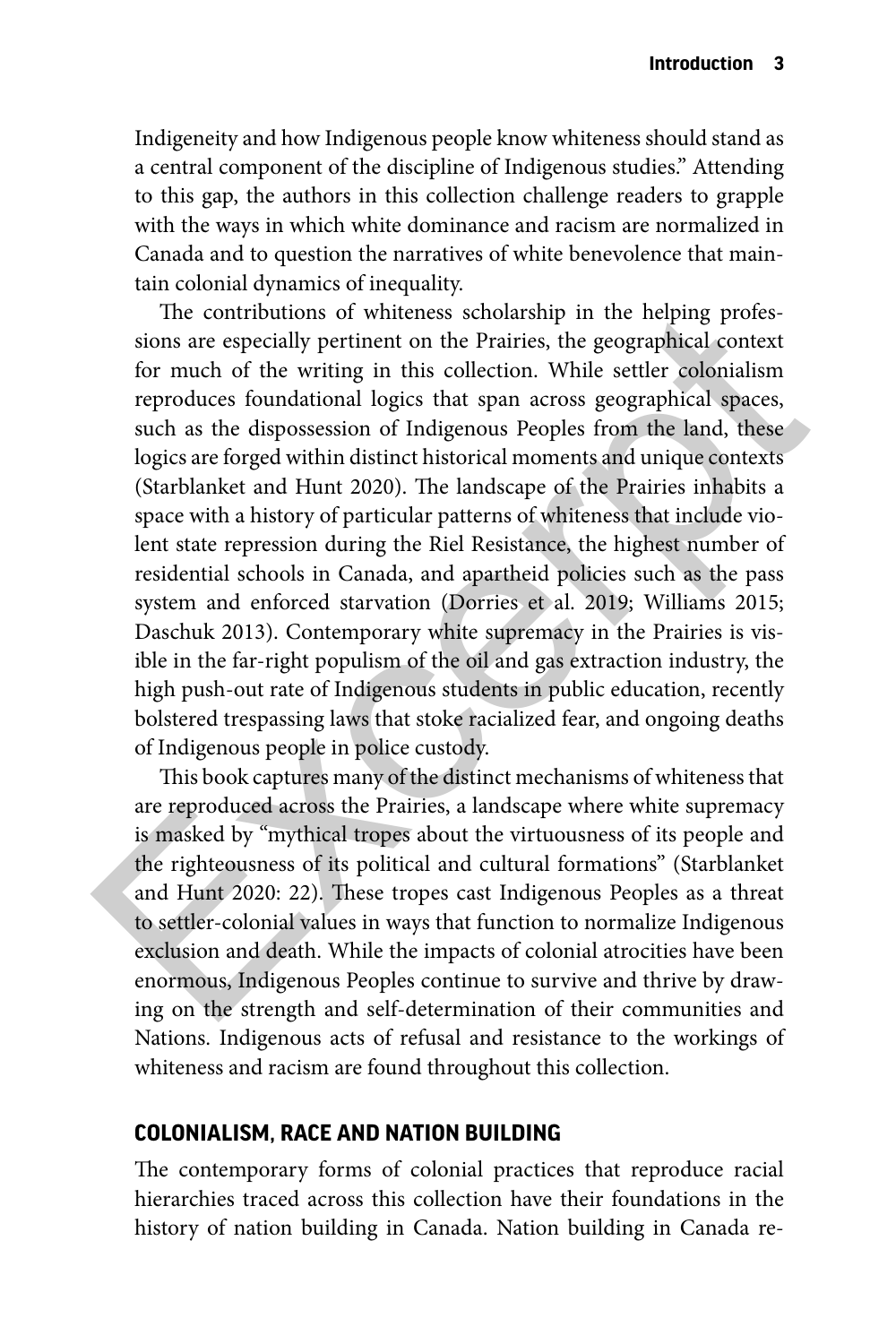lies on white settler colonialism to secure the land and resources that Indigenous Peoples thrived on for thousands of years before the arrival of Europeans. The foundation for settler narratives of white superiority and Indigenous inferiority can be traced back to colonial devices such as the fifteenth-century Doctrine of Discovery, a Papal Bull issued to European explorers that constructed Indigenous lands as "*terra nullius*" or devoid of human life (Manuel 2015; Reid 2010; Thobani 2007). The doctrine stated that Indigenous Peoples had no sovereign rights to their own lands, and this legal fiction became the foundation for Canadian law in relation to the ongoing theft of Indigenous lands and resources (Manuel 2015). As Reid suggests, "The Doctrine of Discovery is not simply a relic of colonial history; it is the legal force that defines the limits of all land claims issues to this day, and it was integrated into North American law from an early period" (2010: 342).

In the seventeenth century, scientific racism played an integral role in the justification of colonial policies by inventing racial categories. European scientists utilized tests such as craniometry, the measurement of skulls, in a quest to prove that people descended from Western European countries were innately, or biologically, superior. Testing aimed to link human attributes such as intelligence, ethics and morals to skin colour, justifying systems of white dominance (Gould 1981; TallBear 2013). European scientists used these tests to create false racial hierarchies, situating white people at the top of the racial hierarchy and Indigenous Peoples and Black people at the bottom. Over the last three decades, geneticists have determined that race is a socially constructed category that has no basis in biology; as TallBear (2013: 37) contends, "Pegging discrete racial categories proved impossible." While classifying human diversity is what professor of biological anthropology Alan Goodman (2007: 7) calls "bad science," it has nevertheless been used to support beliefs about European superiority. The myth of race as biological circulates across settler society today and is found in the racist assumptions that Indigenous Peoples are less intelligent, more susceptible to substance misuse and more prone to violence. The ongoing consequences of the myth of race as biological are real, detrimental and often deadly. or devoid of human life (Manuel 2015; Reid 2010; Thobani 2007). The<br>doctrine stated that Indigenous Peoples had no sovereign rights to their<br>our lands, and this legal fiction became the foundation for Canadian<br>law in relat

As this collection demonstrates, racial stereotypes have dire consequences when they are used as the rationale for the colonial violences of schooling exclusions, imprisonment, the denial of lifesaving care and child apprehension. More broadly, tenets from the discovery doctrine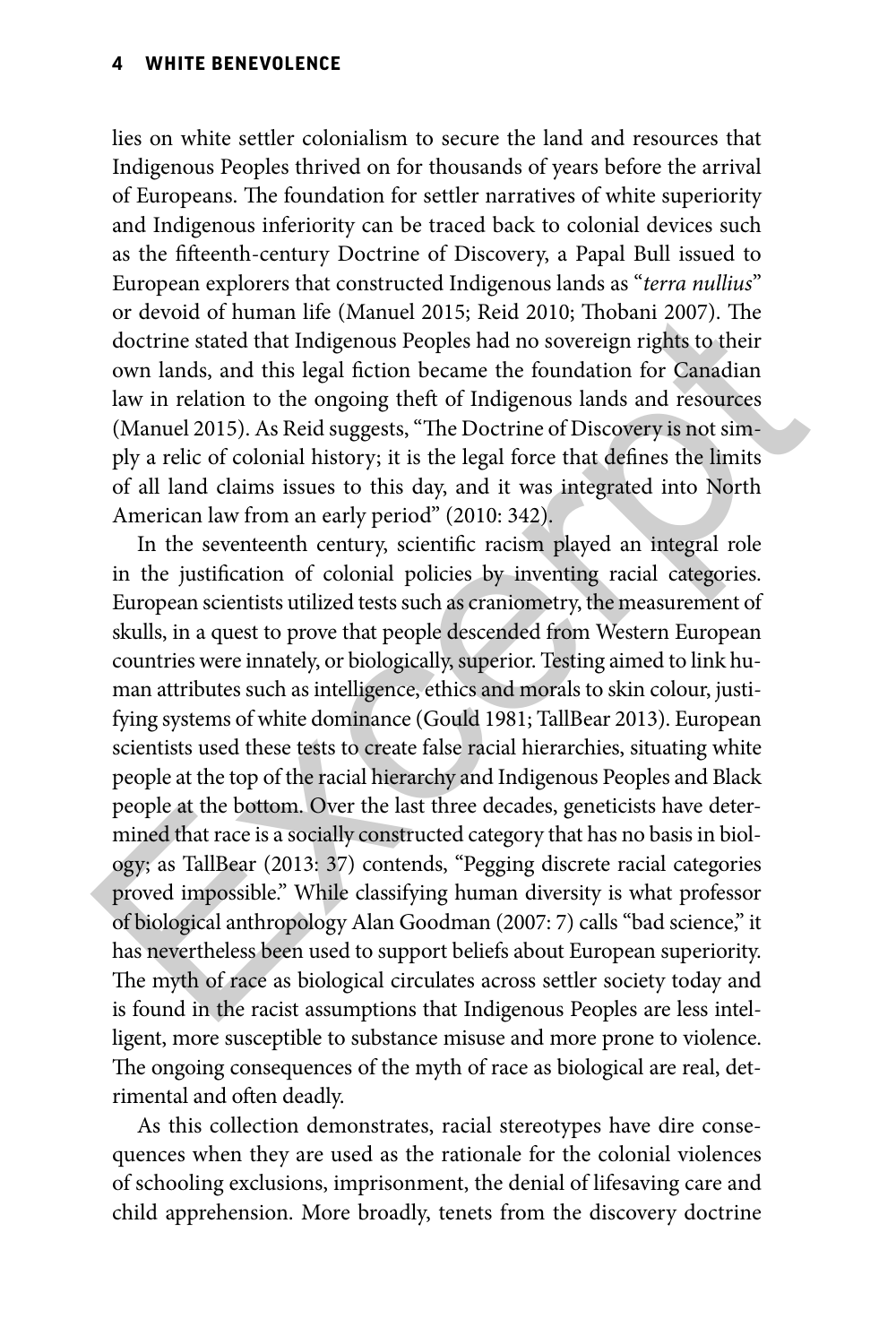and debunked theories from pseudo race science have been used to justify government policy. For example, across the Prairies, the success of Indigenous farmers was resented by settler farmers, resulting in government policies that purposely sabotaged Indigenous Peoples' efforts to join the agricultural economy (see Carter 1993; 2006). Policies reinforced the colonial narrative that Indigenous Peoples were *idle by nature* and, therefore, would not make use of such a valuable resource as land (Carter 2006). These examples of white settler logics continue to underpin the colonial scripts that dehumanize Indigenous Peoples.

Building a colonial nation, therefore, required more than the dispossession of Indigenous Peoples from their lands; it required ongoing work to eject them from the category of human (Thobani 2007). Created and maintained as part of white settler governance systems, institutions such as justice, education, health care and social work, have been instrumental in asserting systems of white dominance over Indigenous territories and people. Paraphrasing Wynter (2003), Tuck and Gaztambide-Fernández (2013: 74) write, "Settler colonialism requires the construction of nonwhite peoples as less than or not quite civilized, an earlier expression of human civilization, and makes whiteness and white subjectivity both superior and normal." As Jean-Paul Sartre states in the preface to Fanon's *Wretched of the Earth*, "The only way the European could make himself man was by fabricating slaves and monsters" (Sartre in Fanon 1963: viii). nature and, therefore, would not make use of such a valuable resource<br>as land (Carter 2006). These examples of white settler logics continue<br>to underpin the colonial scripts that dehumanize Indigenous Peoples.<br>Building a c

The policies, laws and institutions created by nineteenth-century settlers were white supremacist, patriarchal and middle class (Comeau 2005; Thobani 2007). The outsider status of Indigenous Peoples, Black people and People of Colour was secured through racist state policies and social practices (Bannerji 1997; Thobani 2007). Razack, Smith and Thobani (2010: 1) remind us that Indigenous women, namely Maria Campbell, Janice Acoose, Emma Larocque and Lee Maracle, were among some of the first to publish written critiques of Canada as a white settler society and analyze its ongoing colonial practices, particularly through colonial institutions.

Indigenous resistance to colonialism and systems of white domination began with the arrival of Europeans on this continent and has never stopped. Indigenous refusal takes shape in many forms, including within treaty relationships, which Indigenous Peoples have negotiated to protect their communities, territories and ways of life (Krasowski 2019). These negotiations are ongoing and stem from the colonial govern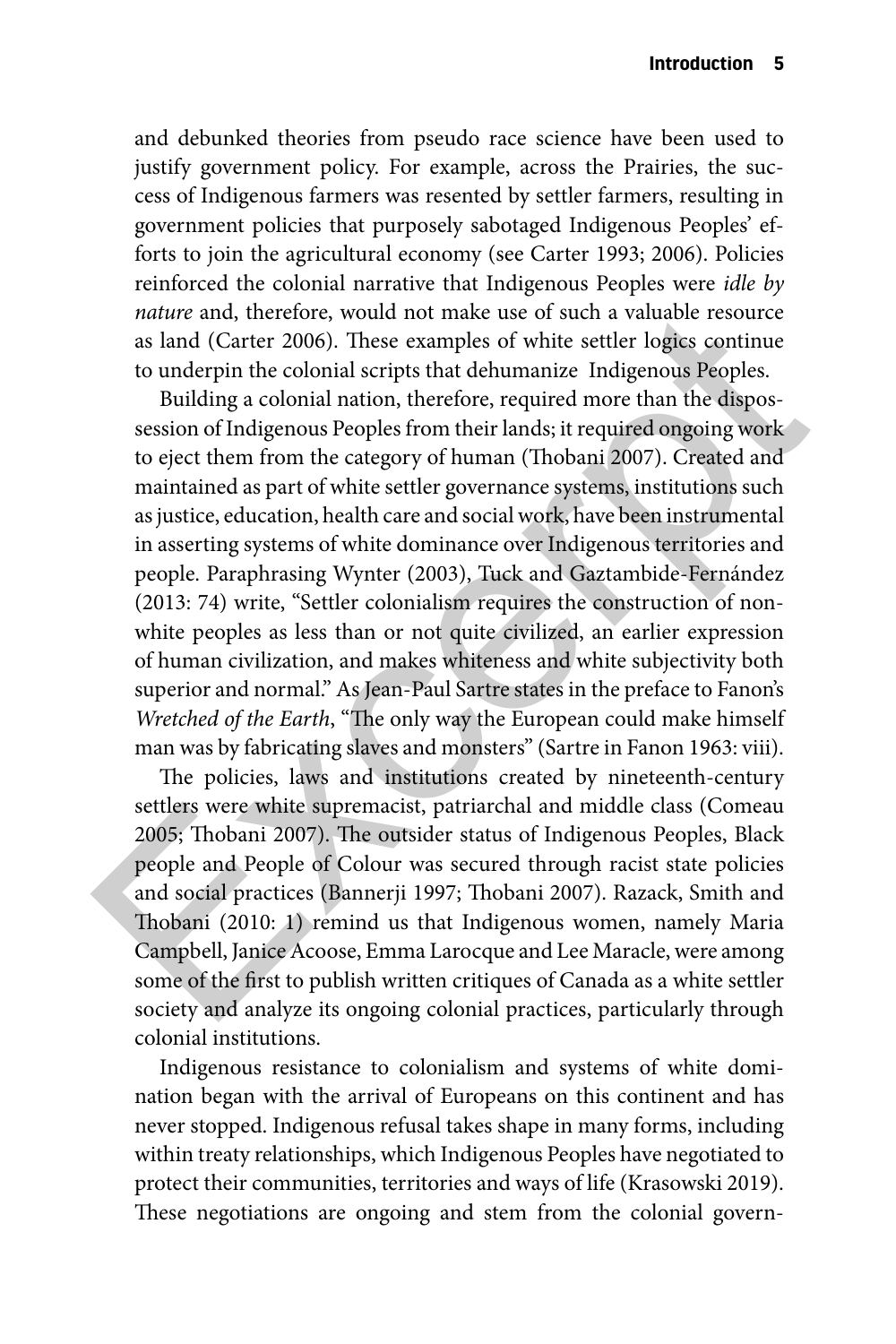ment's consistent abrogation of the spirit and intent of the original treaties. While the Prairie landscape is engulfed by the Numbered Treaties, settlers have "little historical or contemporary understanding of treaties" (Tupper and Cappello 2008: 566). The erasure of treaties upholds the settler myth of empty landscapes that justify white entitlement to Indigenous land. When treaties are included in the public sphere, they are most often depoliticized (Tupper and Cappello 2008) or used to secure the false narrative that Indigenous Peoples surrendered their lands and governance systems to the Canadian state (Krasowski 2019).

### **WHAT IS WHITENESS?**

Colonialism, racism and whiteness are interlocking systems that inform each other and are not necessarily distinctive. "Racism is the legitimating ideology of colonialism" (Green 2011: 239) and a system that "encompasses all of the various relations of power that [arise] from the domination of one racial group over another" (Ware 2015 [1992]: xviii). Critical scholars have recognized that the study of racism must include the study of whiteness. Whiteness is not only embodied and maintained by white people; however, they benefit exponentially from systems of white dominance (Matias and Mackey 2016; Warren 2001).

In the early twentieth century, W.E.B. Du Bois developed the field of whiteness. Du Bois' original theorizing about the operation of whiteness is evident in the work of the contemporary whiteness scholars drawn upon in this collection. This includes Du Bois' elucidation of the following: the value of whiteness depends on the devaluation of Blackness; whiteness provides compensation in material and psychological forms; whiteness manifests in vehement beliefs about entitlement and superiority; and whiteness is expressed through brutal violence as well as acts of charity (Du Bois 1903: 1935). In the mid-twentieth century, Franz Fanon wrote about the challenge of decolonization (1963), which sought to disrupt the colonial investment in the idea that the white man is the "predestined master of the world" (1952: 97). In his foundational auto-ethnographic work, *Black Skin White Masks*, Fanon (1952) provides a powerful analysis of how his identity was fixed through the gaze of white colonizers. Similar to Foucault's theory of the function of panoptic surveillance, which refers to a state of continuous monitoring, the white gaze keeps "the black person under constant inspection" (Nielsen 2011: 365). are most often depoliticized (Tupper and Cappello 2008) or used to se-<br>cure the false narrative that Indigenous Peoples surrendered their lands<br>and governance systems to the Canadian state (Krasowski 2019).<br>**WHAT IS WHITEN** 

Many scholars of whiteness studies followed. David Roediger, in *The*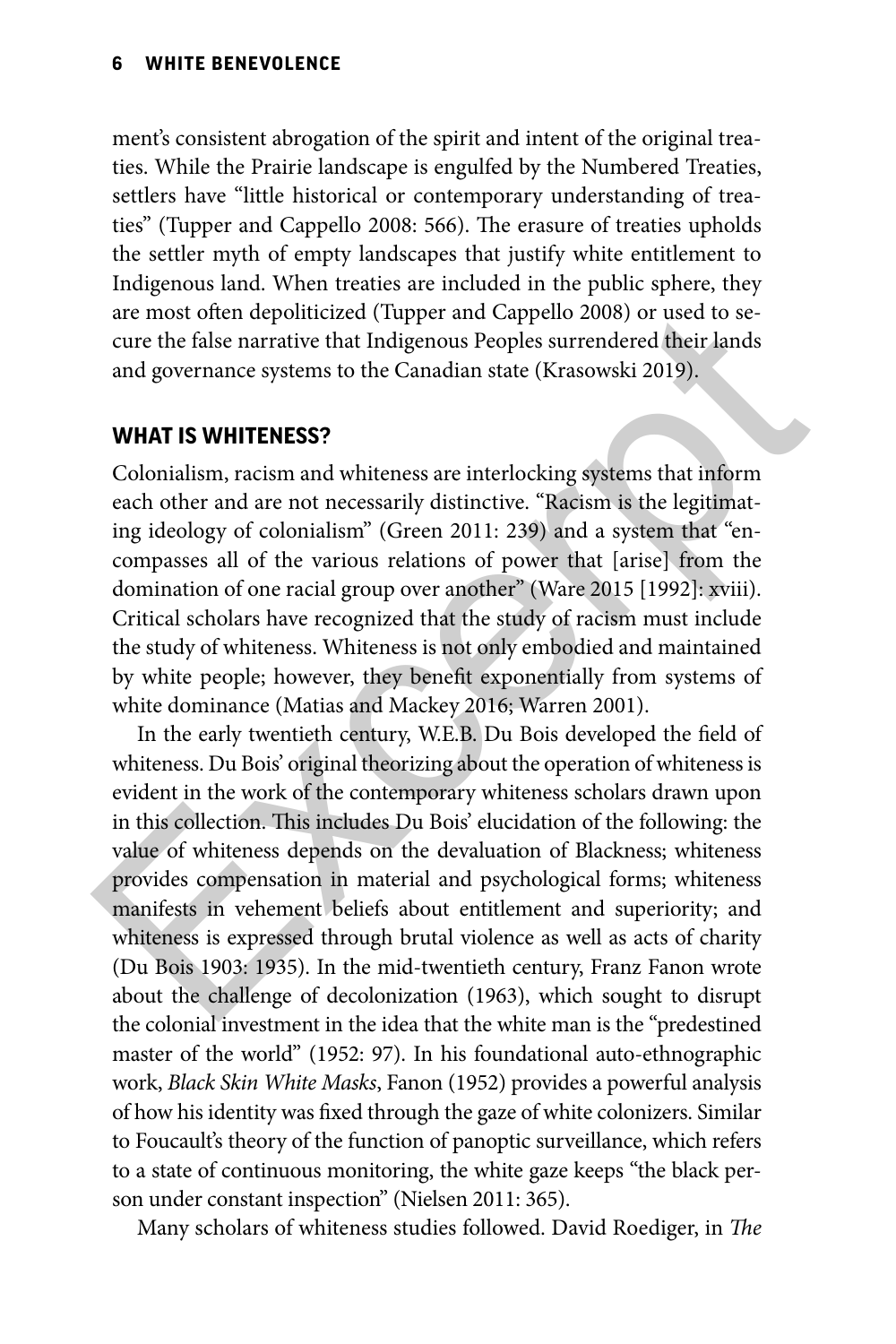*Wages of Whiteness* (1991), studied the mechanisms of racism and the making of white identity among Irish American working-class white people. Ruth Frankenberg's influential text *White Women, Race Matters* (1993) provided an in-depth examination of white women's role in upholding racial hierarchies. Renowned feminist scholar bell hooks (1997) wrote about whiteness studies as the return of the ethnographic gaze onto white people by Black people. The work of Peggy McIntosh popularized the concept and study of white privilege in the late 1980s, and scholars have since produced an expansive analysis of the many manifestations of whiteness across the helping professions.

Whiteness is a "social identity that is positioned as superior to other 'races' within a system of racial hierarchy" (Cancelmo and Mueller 2019: 1). Frankenberg (1993) explained whiteness has a set of three interrelated dimensions. First, it is a location of structural advantage, of race privilege. Wide ranging in their scope, privileges cannot be understood in isolation from each other; privileges are cumulative. Privilege includes a range of unearned advantages bestowed upon white people, such as higher wages, access to quality health care, access to education and protection in the justice and legal system. Second, Frankenberg asserts that whiteness is a "standpoint" or place from which to look at oneself, others and society. Later, scholars employed the term "internalized dominance" to name the ways in which white people believe themselves to be superior (Tappan 2006). Third, whiteness refers to a set of cultural practices, to a set of ways of being in the world, often not named as "white" by white people but considered instead as "Canadian" or "normal." Whiteness is normalized as the centre and is all too often uninterrogated in our efforts to address inequality (Kumashiro 2009). While displays of whiteness are found in the passionate beliefs of white settlers that they are unquestionably entitled to the resources of the nation, these settler assumptions are also found in the conviction that society needs everything whiteness has to offer (Schick and St. Denis 2005: 308). onto white people by Black people. The work of Peggy McIntosh popularized the concept and study of white privilege in the late 1980s, and scholars have since produced an expansive analysis of the many manifestations of whi

### **COLONIAL SCRIPTS**

In our work with social work students, pre-service teachers, justice workers and health care professionals, we note the troubling repetition of explanations "that let those accountable for on-going domination, off the hook for pervasive inequality" (St. Denis 2007: 1085). Settlers often hold Indigenous Peoples responsible for the devastating consequences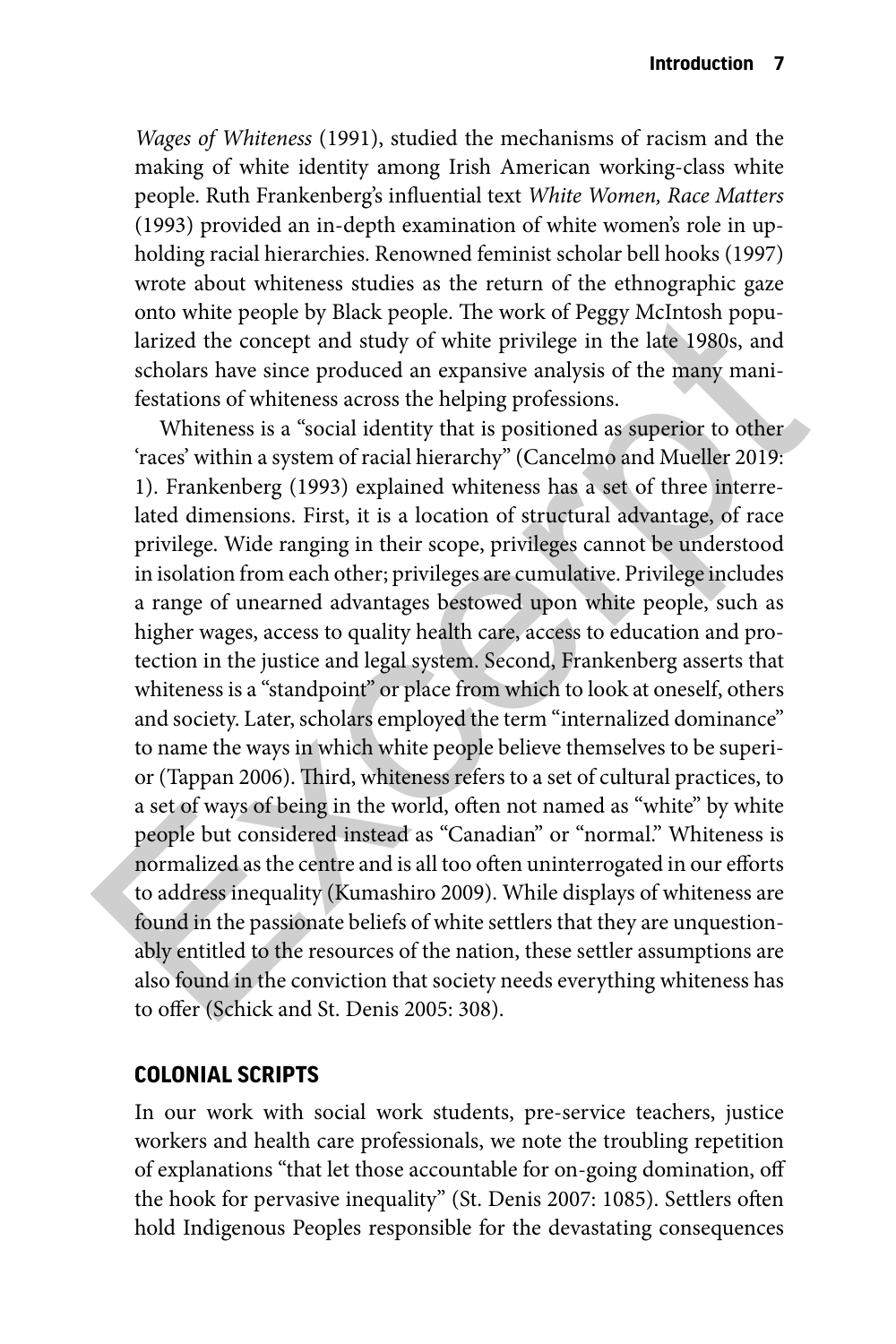of inequitable conditions maintained by whiteness within our institutions. The most popular explanations for inequality today are rooted in deficit discourses widely circulated through what we are calling *colonial scripts.* Colonial scripts are the stories, narratives and statements that frame Indigeneity as inferior while simultaneously constructing white settler identity as superior, effectively naturalizing settler-colonial power. So ubiquitous and entrenched, negative and racist narratives about Indigenous Peoples are stated by white settlers as if they were reasoned facts (Schick 2002). Colonial scripts reproduce the national narrative that Canada is a peaceful, non-discriminatory nation that has been built on individual work ethic alone (McLean 2018; Thobani 2007).

Colonial scripts are upheld by several ideologies and myths. Meritocracy is the belief that individual character and hard work are solely responsible for a person's life trajectory and conditions. Memmi (1967: 79) wrote about meritocracy as occupying an important part of the mythical portrait of the colonized constructed by the colonizer, underlining it is economically fruitful; the imagined industriousness and "virtuous taste for action" supposedly belonging to the colonizer justifies their privileged position. In "'We Built a Life from Nothing': White Settler Colonialism and the Myth of Meritocracy," McLean (2018) describes how stories she heard growing up positioned her white settler family as having earned their middle-class status through hard work and intelligence alone. Naming these stories as national texts, McLean shows how such narratives erase the colonial policies that ensured white settlers would flourish while Indigenous Peoples faced oppressive practices, including differential access to land ownership and resources. Such stories are prevalent and function to make contemporary economic inequality seem like the outcome of personal merit and actions of individuals. er. So ubiquitous and entrenched, negative and racist narratives about<br>Indigenous Peoples are stated by white settlers as if they were reasoned<br>dets (Schick 2002). Colonial scripts reproduce the national narrative<br>that Can

Colour-evasiveness is the belief that skin colour holds no social and political meaning and that people do not see race. In the Canadian context, professing to be colour-blind has come to be equated with being non-racist; however, claiming not to "see race" is a convenient way of denying structural racism and, therefore, alleviates responsibility to account for profound racial disparities. Further, enactments of colourblindness erase how the racial and cultural identities of individuals and groups shape their lived experiences and are also sources of pride, strength and empowerment. Bonilla-Silva (2017: 53–57) argues that colour-evasiveness is a powerful ideology that "defends the contem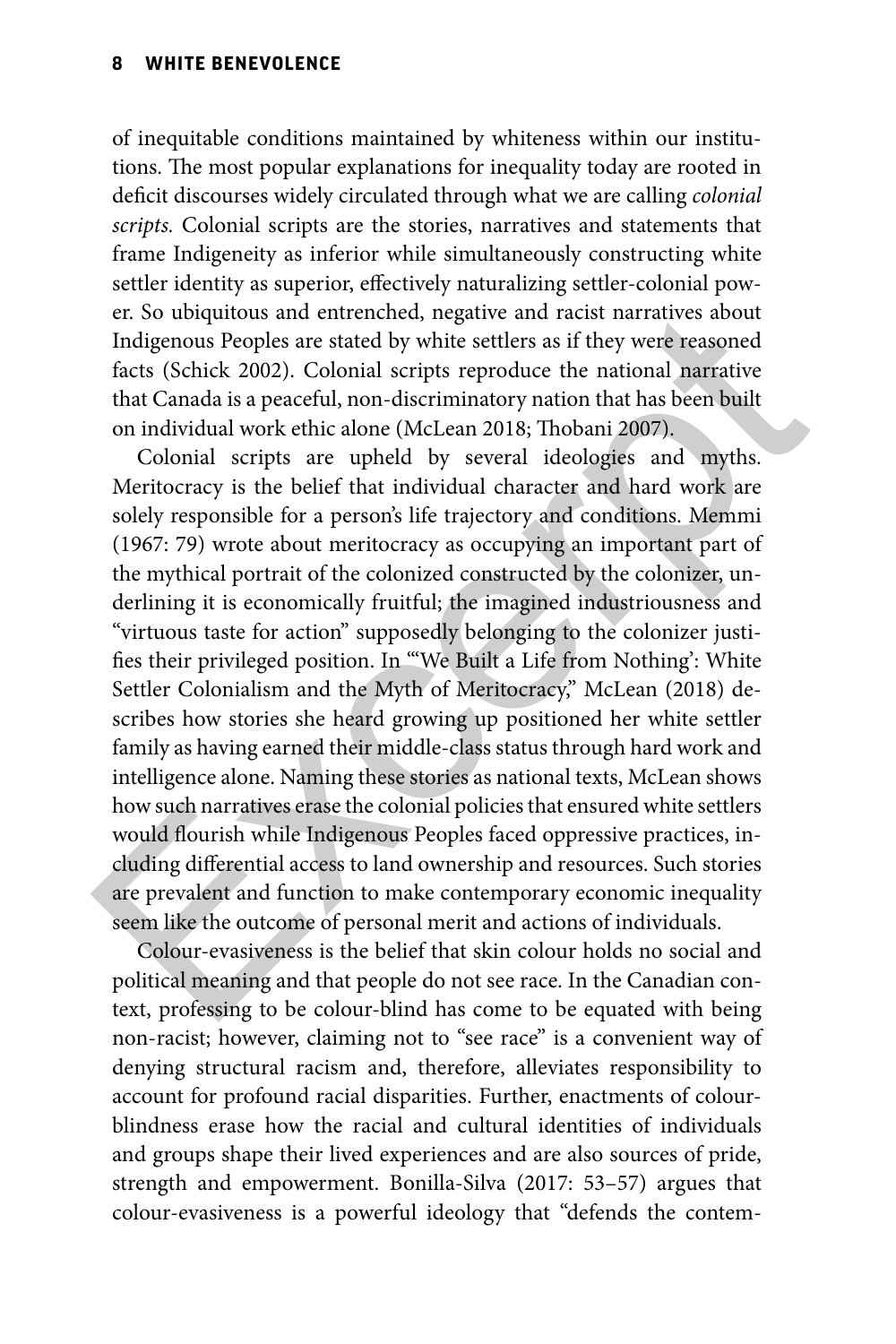porary racial order." It operates through four central frames: *abstract liberalism*, which draws on political liberalism and employs ideologies such as free choice, individualism, equal opportunity and meritocracy (e.g., "Pull yourself up by your bootstraps"); *naturalization*, which suggests that racial disparities are biologically driven (e.g., "Addiction is in their genes"); *cultural racism*, which connects imagined shortcomings of racialized people to culture; (e.g., "It's not in their culture to value education"); and *minimization of racism*, which constructs racism as a thing of the past and positions contemporary claims of racism as outrageous (e.g., "The residential schools are a thing of the past/they need to stop playing the race card").

Colonial scripts allow social workers, health care professionals and teachers to assume the familiar role of innocent do-gooders who simply wish to help and to see themselves as providers of what they imagine Indigenous Peoples are lacking — be it intelligence, work ethic or parenting skills. As mechanisms of white settler colonialism, the dehumanizing narratives that mark Indigenous Peoples as biologically different and inferior continue to impact Indigenous Peoples' lives and deaths in Canadian systems today. In assuming positions of superiority and of knowing best, non-Indigenous people continue a pattern that began at first contact: "Ever since the two races first met, non-Indians have been trying to teach, convert, 'improve' or otherwise change Indian peoples" (Doxtator 2011: 33). In her article "Against Improvement," Van Styvendale (2020: 79) problematizes the pervasive discourse of improvement through which "many prison education and arts initiatives articulate their value." Referring to prisons but also applicable to programs across institutions, Van Styvendale argues that the discourse of improvement that undergirds them "locates the 'need' in the carceral subject, rather than pointing to the inherent violence of the penal industrial complex (pic) that produces this need in order to justify the system's existence" (79). racialized people to culture; (e.g., "It's not in their culture to value education"); and *minimization of racism*, which constructs racism as a thing of the past and positions contemporary claims of racism as outrageous

### **STATE BENEVOLENCE AND INSTITUTIONAL RACISM**

The state institutions referred to in this text are also known as the helping professions, which have been integral to forging the national identity of benevolence as a white settler society. The origins of the term "helping professions" is unclear, and today its usage to describe work in the human services is contested. We employ it here to identify the histori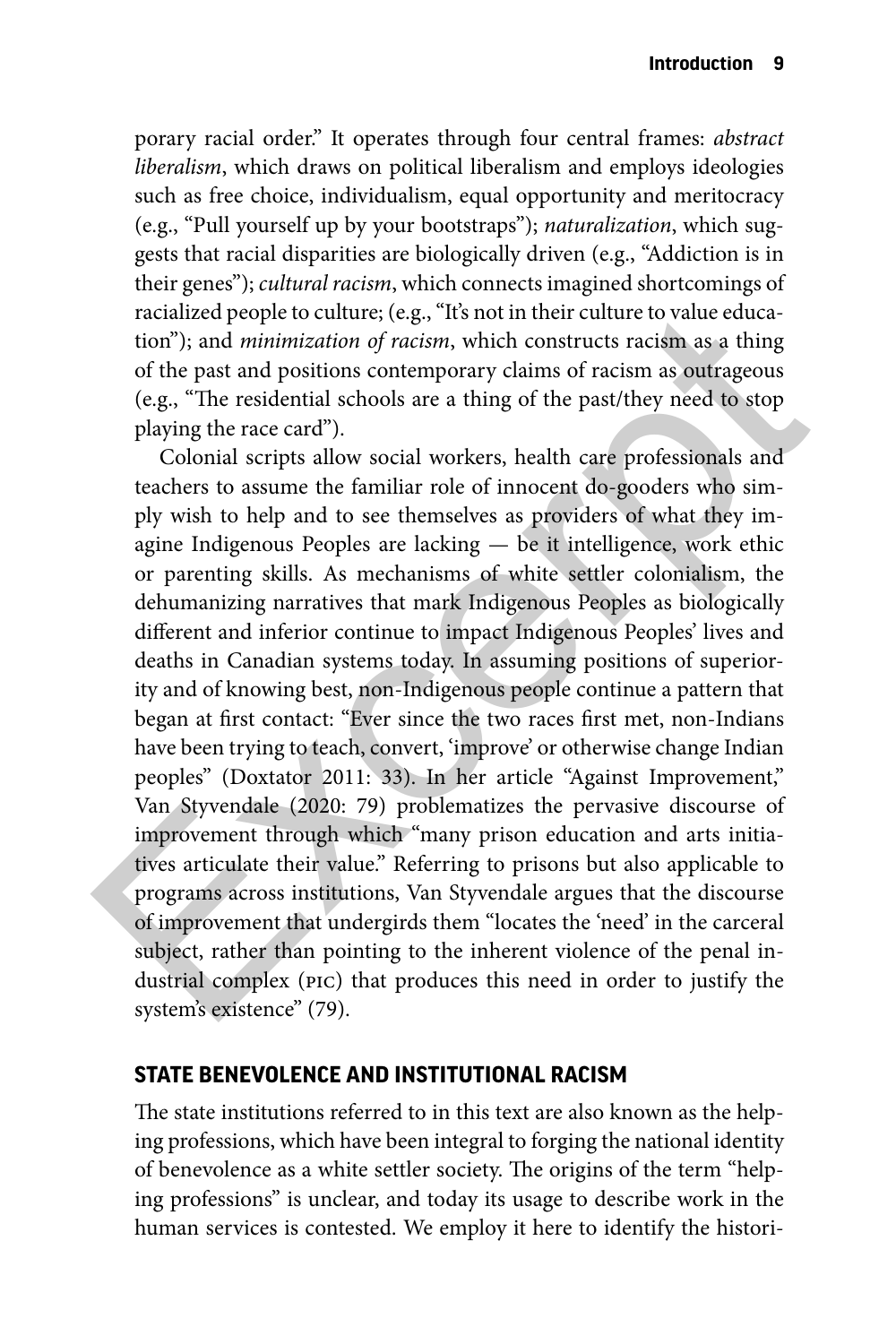cal foundations of sectors mandated to save Indigenous Peoples from themselves: social work, education, health care and justice, whose violent histories have been whitewashed. For example, contemporary social work education frequently leaves out social work's history of leadership in eugenics, racial segregation, assimilation and genocide and favours standard accounts that position early and contemporary social work as "firmly on the side of social justice" (Chapman and Withers 2019: 75). Similar patterns of erasure of past and ongoing investments in racial violence exist in nursing, teaching and policing (Cappello 2012; Scribe 2020; Stake-Doucet 2020).

Comeau (2005: 10) argues that education, penal, health and mental health, immigration systems and the Christian church were erected for the purpose of building a white nation where its citizens would be protected from non-white immigrants and Indigenous Peoples. These institutions, premised on the idea that white Europeans were divinely ordained, asserted white moral authority through the dismantling of Indigenous and non-white family structures and knowledge systems.

Originally conceived as missionary work within the Christian church, helping professionals remained bound to the ideals of the church that continued to regulate social norms as they expanded into public institutions outside of the church and as their helping activities became formalized (Roger 2000). Instead of "helping the less fortunate" through the "enlightenment of Christianity, the professional nurse, social worker, shelter worker or teacher could improve upon … the health, well-being or family relationships [of the 'less fortunate']" (Roger 2000: 127). This quest for improvement was based upon total disregard for the complex knowledge systems already in place in Indigenous communities, which have existed since time immemorial. White settlers entering the helping professions today continue to be motivated by the patronizing imperative to save Indigenous Peoples. "firmly on the side of social justice" (Chapman and Withers 2019: 75).<br>
Similar patterns of erasure of past and ongoing investments in racial<br>
violence exist in unrsing, teaching and policing (Cappello 2012; Scribe<br>
2020;

The state-sanctioned and institutionalized management of Indigenous and immigrant populations was necessary to create a white benevolent national identity that could terrorize Indigenous families and communities with impunity. The conviction of the supremacy of white, heteronormative and masculine ideals and lifestyles during Canada's nation-building period of the late 1800s and early 1900s gave rise to the belief that those who embodied these ideals were morally responsible for modelling how to live for all others (Comeau 2005). Intimately con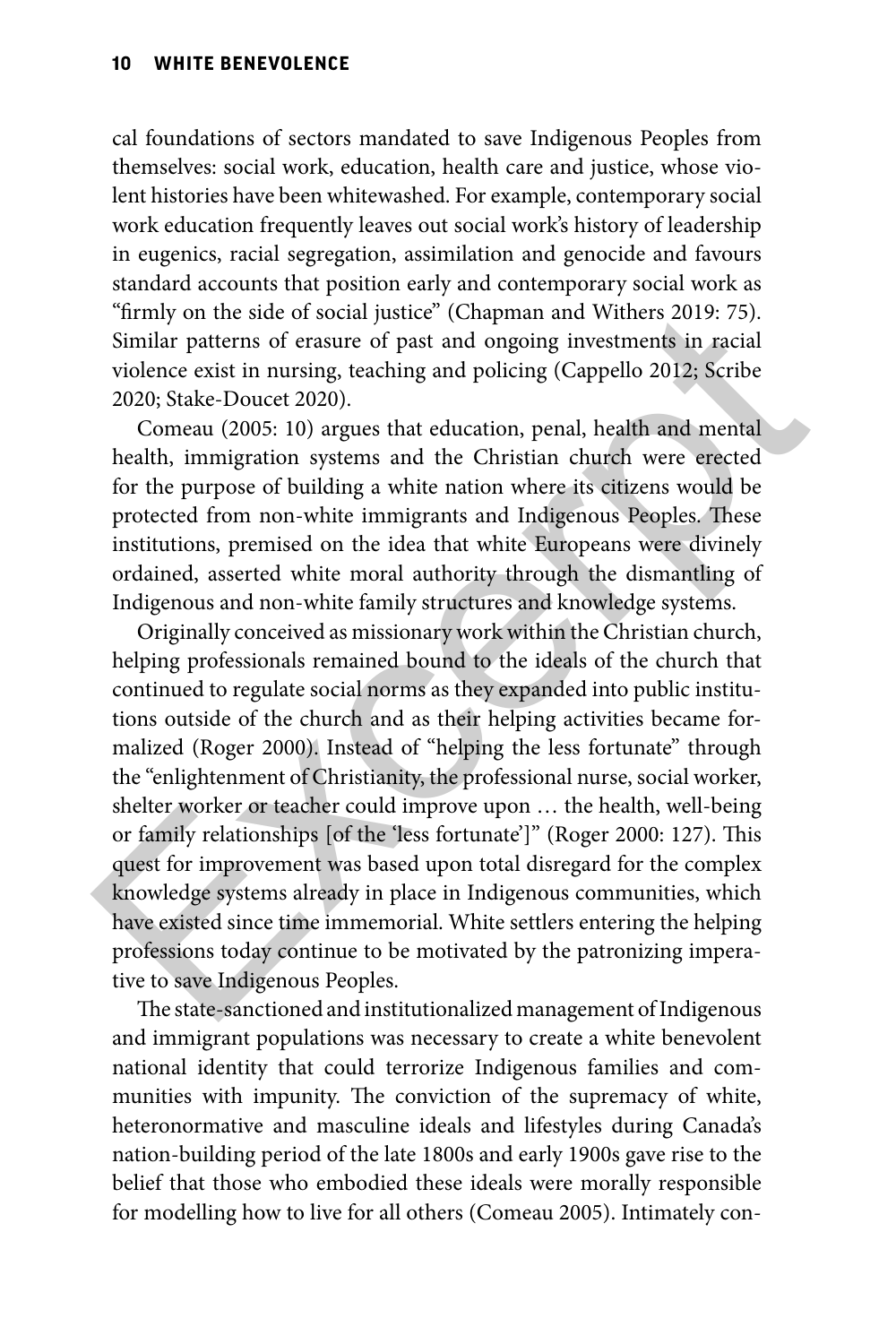nected to the overlapping projects of nation building and racialization, "the welfare state constituted itself as 'compassionate' and 'caring'; it exalted national subjects as possessive of the same qualities" (Thobani 2007: 107).

The helping professions, therefore, both depended on and reproduced the inferiority and *other* status of Indigenous Peoples, Black people, and People of Colour. As the work of helping professionals constituted the *other* in unfavourable terms — and as everything the white settler was not — their practices secured their own senses of self as kind, helpful, and benevolent (Chapman and Withers 2019; Comeau 2005; Roger 2000) and, in the words of Thobani (2007), as exalted subjects. White women specifically were considered "the ideal bodies to reproduce patriarchal values and colonial epistemologies, but not to challenge these frameworks" (Meiners 2007: 46). While their work as professionals allowed them access to dominance, it also "ensconced them within a system that was designed to pathologize all those, including themselves, who deviated from it" (Roger 2000: 128). Foucault's (1973) concept of the medical gaze is useful for understanding how pathologies are operationalized in institutions. The medical gaze refers to the power bestowed upon professionals to observe, classify and categorize patients in ways that are dehumanizing. Due to the status attributed to professionals, the patient becomes marked by predetermined diagnoses, while the professional remains disconnected from and irrelevant to the patients' behaviour and symptoms. Backed by institutional power, the medical gaze at once attempts to determine individual identity and normalizes Western European ideologies about family, child-rearing, health, illness, birth and death. People of Colour. As the work of helping professionals constituted the *other* in unfavourable terms — and as everything the white settler was not — their practices secured their own senses of self as kind, helpful, and b

### **REDIRECTING THE GAZE**

This book redirects the gaze toward white people in the helping professions — education, social work, health care and criminal justice — to show how they wield institutional power to enact white settler colonialism. Authors unapologetically expose the violence enacted toward Indigenous Peoples within colonial institutions. The work of whiteness goes undetected because of its taken-for-granted superiority and its "repetition of mundane and extraordinary acts that continually make and remake whiteness, all while eluding scrutiny and detection" (Warren 2001: 92). Authors unmask whiteness and how it so often escapes exami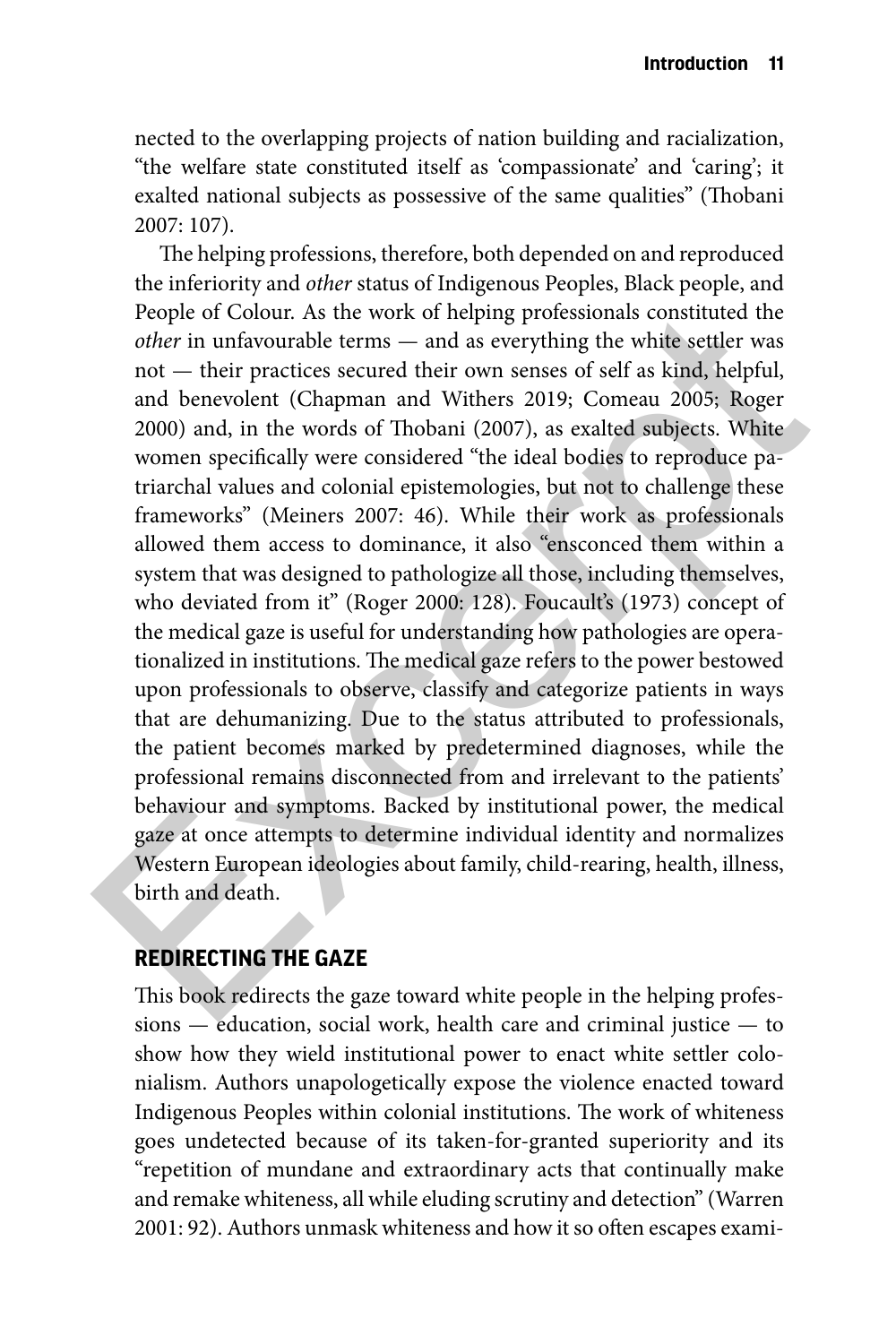nation by presenting as unquestionably kind, helpful and benevolent. "If the mask of whiteness, the pretense, represents it as always benign, benevolent, then what this representation obscures is the representation of danger, the sense of threat" (hooks 1997: 345).

Broad in scope and cross-disciplinary in orientation, the chapters offer a multiplicity of voices that disrupt, refuse and resist settler-colonial myths of white benevolence. Authors explore how histories of racism continue through enduring national scripts of innocence. The topics covered in this book are wide-ranging, together providing readers with a comprehensive understanding of how the colonial past remains present. Readers are challenged to grapple with deeply embedded assumptions regarding where and with whom the responsibility for change is located.

The arc of the table of contents is deliberate and reflects our foundational thesis that whiteness does not work in isolation within institutions. Drawing points of connection between attitudes, policies and practices that work in concert across professions illustrates the need for shared accountability in disrupting white supremacy. It is our hope that readers will recognize the workings of whiteness in each institution regardless of their own specific affiliations, and that this collection serves to expand on what counts as important knowledge for professionals. We invite readers to reflect upon how the organization of the book highlights the interlocking and overlapping mechanisms of whiteness between institutions that work together to uphold systemic racism and oppression. myths of white benevolence. Authors explore how histories of racism<br>continue through enduring national serits of innocence. The topics<br>overed in this book are wide-ranging, together providing readers with a<br>comprehensive u

The book opens with an examination of whiteness in the child welfare system in Verna St. Denis' part-autobiographical, part-historical social analysis entitled "Living My Family Through Colonialism." St. Denis began writing this story over four decades ago in her undergraduate studies. Generous with her experiences, St. Denis recounts growing up surrounded by the threat of apprehension by social services and criminalization by law enforcement. St. Denis counters the social imaginary of Indigenous parents as unfit and white social workers as knowing better and knowing best, which continues to undergird contemporary child welfare. St. Denis demonstrates how despite the pervasive threat of violence, Indigenous families challenge colonial systems that construct them as deviating from white notions of "the good family." St. Denis' chapter foregrounds the history of whiteness in child welfare, inviting readers to examine the history of foundational policies and practices that uphold white supremacy within their respective disciplines.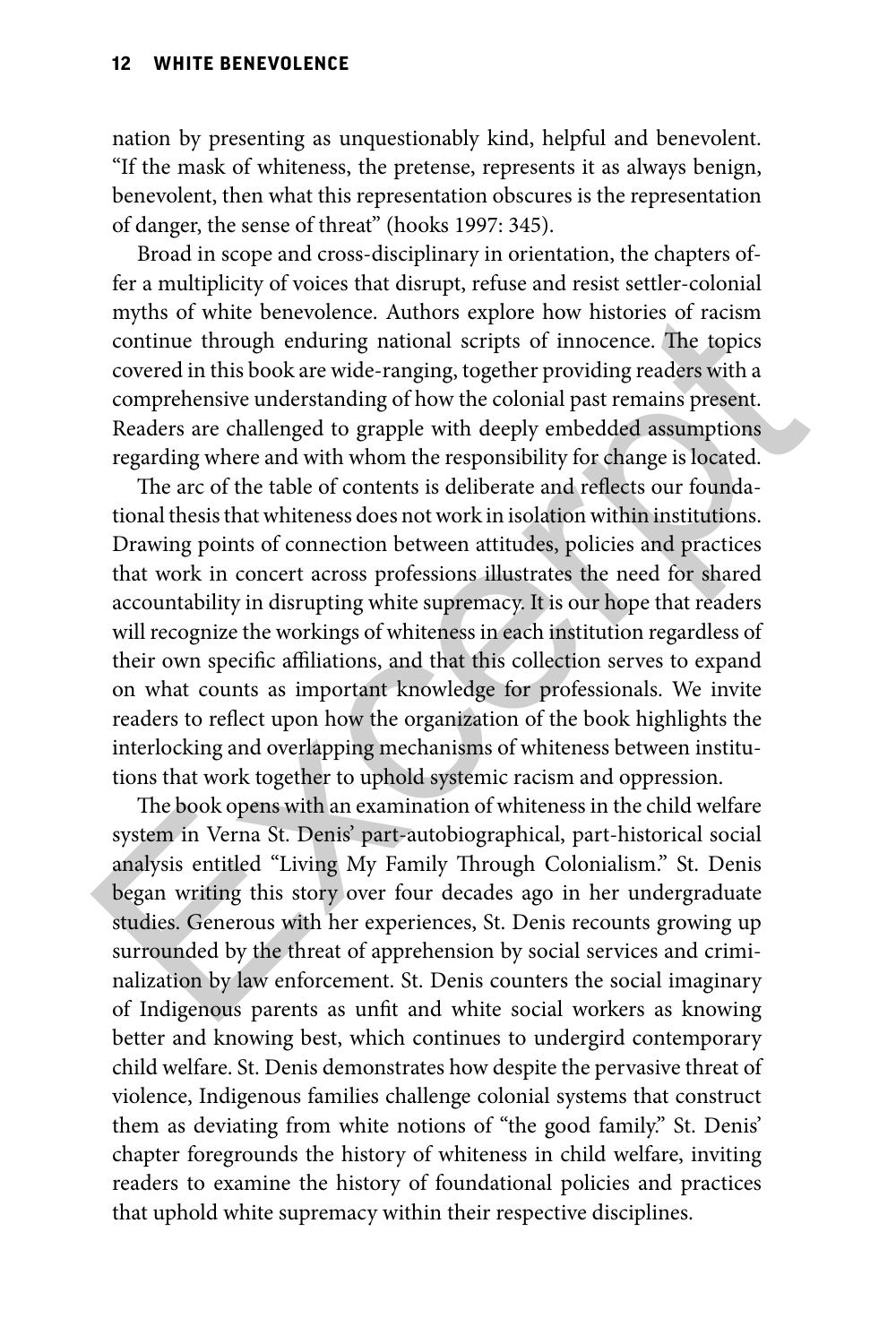Moving from the home into the school, the second chapter, by Sheelah McLean, "Toxic Encounters: What's Whiteness Doing in a Nice Field Like Education?" is a provocative piece that extends the literature on racism in education by examining whiteness in the context of public schools. McLean's research on racism in high schools illustrates how white teachers actively perpetuate racism and protect white supremacy. McLean demonstrates that racism is neither random nor rare, evidenced by patterns of whiteness that create a toxic climate of racial hostility for Indigenous students. McLean examines how white dominance is maintained through everyday performances of whiteness in school systems and makes explicit the role white teachers play in patterns of racial violence. The forms of whiteness examined in this chapter are not unique to public education, and McLean encourages readers to recognize similar practices of whiteness across institutional and social spaces.

The next chapter examines the denial of health care as a tool for settler-colonial violence. Exposing racism in health care as rampant and widespread, Lavallee and Harding's "How Indigenous-Specific Racism Is Coached into Health Systems" illustrates the influences of commonplace racist behaviour in health care, which range from microaggressions that attack Indigenous identity to the denial of lifesaving care, unmasking the relationship between disparities in health outcomes and racism. This chapter shows how stereotypes and prejudices about Indigenous Peoples are not benign, but can have life-altering, life-threatening and even lethal impacts. Lavallee and Harding argue that anti-Indigenous racism coaching is embedded in medicine, nursing, allied health care professionals, unions, licensing colleges and governments. Lavallee and Harding's analysis provides readers with an examination of how individuals across the helping professions are actively coached into authorizing a set of beliefs, thoughts and actions that are harmful to Indigenous Peoples. McLean demonstrates that racism is neither random nor rare, evidenced<br>by patterns of whiteness that create a toxic climate of racial hostility for<br>Indigenous students. McLean examines how white dominance is main-<br>tained t

The fourth chapter is an examination of the criminal justice system, completing an introduction to the four central institutions. Within an anticolonial abolitionist framework, in "Within This Architecture of Oppression, We Are a Vibrant Community": Indigenous Prairie Prisoner Organizing during covin-19," Nancy Van Styvendale discusses the Indigenous prisoner-led "anti-oppression movement" that took place in Saskatchewan during covid-19, drawing on the influential organizing and writing of the late Cree prisoner justice advocate Cory Cardinal.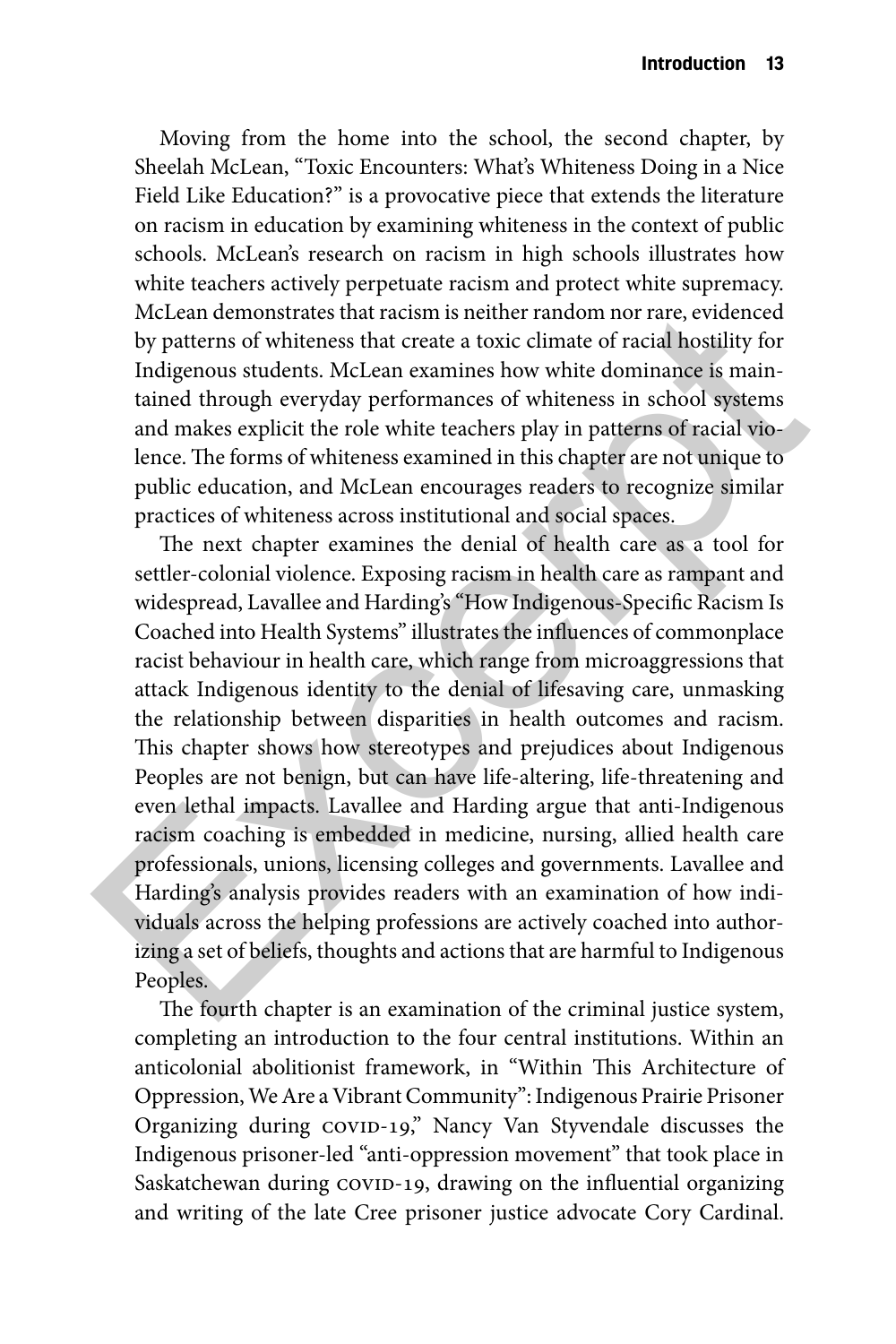The chapter focuses on three hunger strikes that Cardinal mobilized in service of his people's health and well-being, analyzing prisoner hunger striking as a "technique of struggle" (Bargu) against the penal system, a settler-colonial structure designed to remove Indigenous Peoples from their lands, communities, cultures and kin. Using two analytics — refusal and relational accountability — the chapter elucidates how Indigenous Prairie prisoner organizing functions both to refuse the lethal violence of the penal system and to enact local Indigenous laws of relational accountability, thus articulating an anticolonial abolitionist vision of a world beyond prisons grounded in Indigenous sovereignty. Van Styvendale's chapter encourages readers to imagine the possibilities for cross-racial solidarity organizing.

The next chapter transports readers into the intimate space of family/ home, another institution where white settlers learn superiority in relation to Indigenous Peoples. Willow Samara Allen's "Tracing the Harmful Patterns of White Settler Womanhood" takes a deep dive into the role of white women in building and maintaining settler-colonial violence. Allen shows how the performance of benevolent white femininity preserves white women's innocence in racism under the guise of protecting, helping and saving. Allen poignantly weaves together personal experience and empirical data to evoke self-reflexivity on the part of white settler women. While acknowledging the social penalties of disrupting racism, Allen calls on white women to insert themselves within larger projects of settler colonialism and hold themselves, and each other, accountable for breaking harmful patterns of white womanhood. Indigenous Prairie prisoner organizing functions both to refuse the<br>lehd violence of the penal system and to enact local Indigenous laws<br>of relational accountability, thus articulating an anticolonial abolition<br>ist vision

The analysis provided by Allen on white women's complicity in settler-colonial violence sets the stage for the next chapter. Amanda Gebhard, in "Policing Indigenous Students: The School/Prison Nexus in the Canadian Prairies," traces how white teachers' beliefs shape school practices in ways that criminalize Indigenous youth and construct a future of incarceration as inevitable. Gebhard disrupts whitewashed narratives that produce Indigenous youth as "disengaged and troubled" to expose the operations of racism, colonialism and whiteness in schools, and the real and material consequences these have on Indigenous students' educational trajectories. The chapter emphasizes the importance of disrupting white professionals' innocent subject positions as an integral first step to building schools that resist the settler-colonial project of criminalizing Indigenous Peoples. It is a powerful reminder that the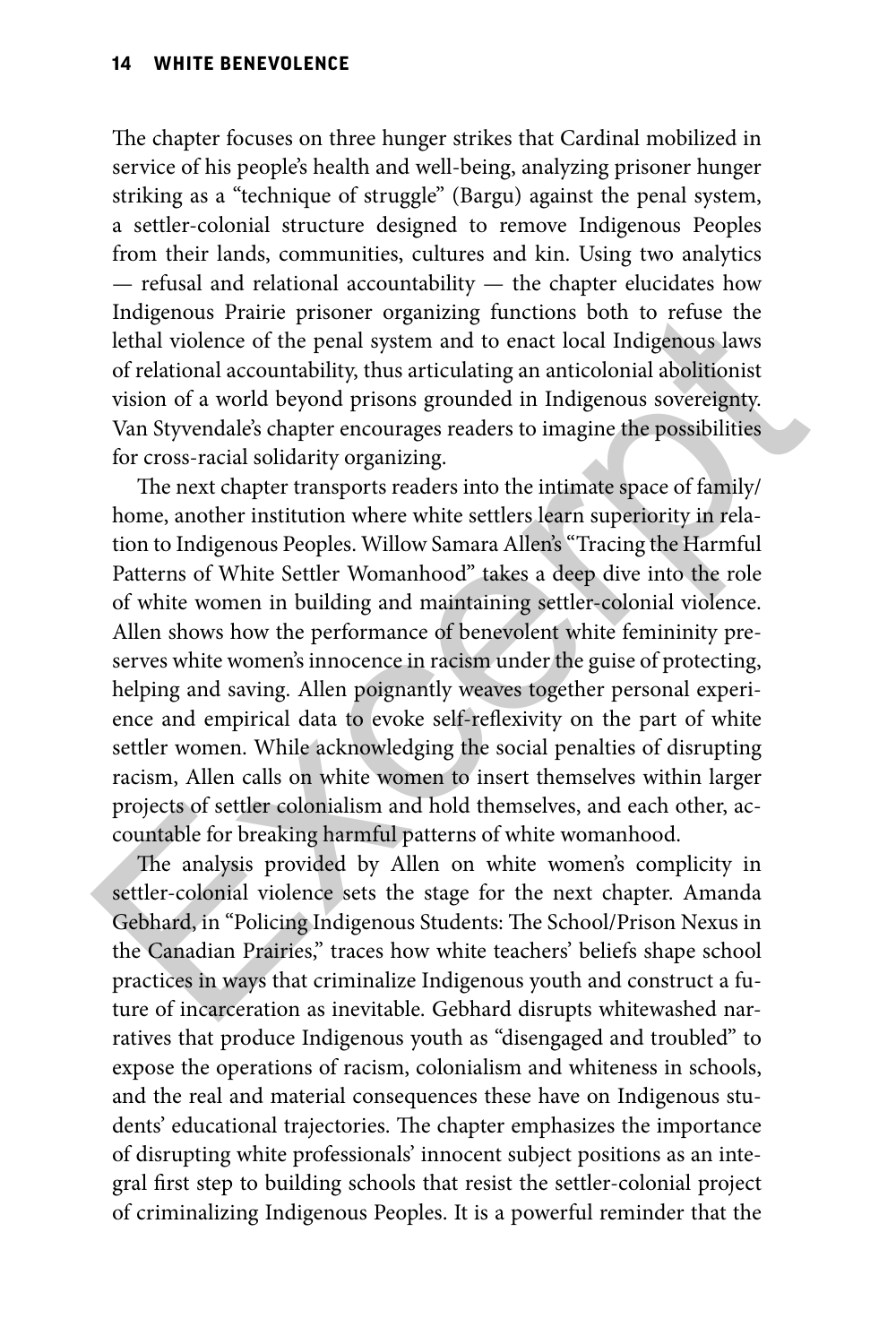policing of Indigenous Peoples starts early and is not confined to the justice system alone.

Megan Scribe's chapter expands on the analysis of law enforcement's myth of impartiality. "The Stories We Tell: Indigenous Women and Girls' Narratives on Police Violence" exposes the widespread refusal to hold police officers and Royal Canadian Mounted Police (RCMP) members accountable for the violence they inflict on Indigenous women and girls. This refusal gives rise to official narratives depicting police officers as benevolent figures charged with the difficult task of managing so-called troubled and vulnerable Indigenous girls. Scribe foregrounds counter-narratives circulated by Indigenous girls and their communities to demonstrate the erasure of state complicity in violence. Knowledge about police violence perpetrated against Indigenous girls and women is familiar to Indigenous Peoples and to the general public, yet state narratives on police violence in the lives of Indigenous girls remain scant. Scribe reminds us that "while it is true that Canada has largely relied on bureaucratic approaches over direct military missions, policing Indigenous peoples has always been an integral part of its repertoire."

Timothy Stanley's "Colten Boushie and the Deadly Articulations of Settler Colonialism: The Origins and Consequences of a Racist Discourse" speaks to the deadly consequences of white settlers' entitlement to the land. Tim Stanley analyzes the public discourses surrounding the 2016 murder of Colten Boushie, a member of the Red Pheasant Cree Nation in Saskatchewan, and the subsequent acquittal of Gerald Stanley, the white settler who ended Boushie's life. Stanley illustrates how Donalda Dickie's *All about Canada for Little Folk* (1924), the first primary school social studies textbook published in Canada, was a foundational text that mirrored public and media discourses that exonerated Gerald Stanley. The author shows how long-standing discourses within social studies curriculum normalizes racist property relations and settler disregard for Indigenous lives. The critical analysis in this chapter allows readers to think about how discourses embedded in historical texts continue to circulate within institutions and shape settler identity. accountable for the violence they inflict on Indigenous women and<br>gris. This refusal gives rise to official narratives depicting police offic-<br>ers as benevolent figures charged with the difficult task of managing<br>so-called

The next chapter takes readers into post-secondary education. Written as a conversation, Shaista Patel and Nisha Nath, in "What Can 'Settler of Colour' Teach Us? A Conversation on the Complexities of Decolonization in White Universities," expand on the markedly different experiences of Indigenous, Black and Peoples of Colour within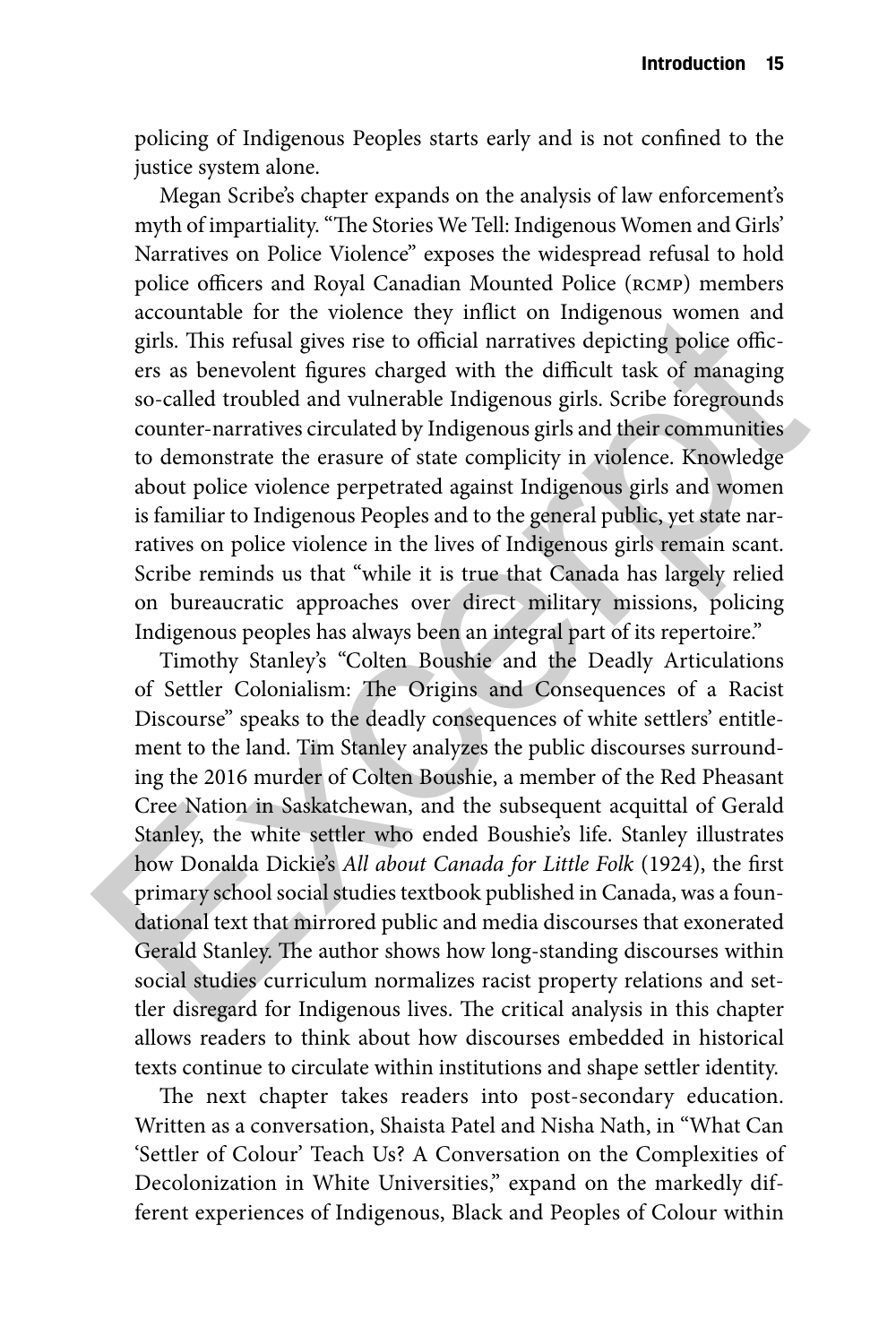settler-colonial systems and the salience of examining the term "settler." Starting from the central question of "what does critically thinking about people of colour as not just immigrants but rather as settlers on Indigenous Peoples' lands shift how we think about the work of race in ongoing colonial dispossession, especially in academic institutions?" Patel and Nath draw readers into a nuanced and rich dialogue that extends the scholarship on settler identity. As the chapter unfolds, Patel and Nath examine a range of issues, including the university as a structure of power, how white coloniality manifests across spatial contexts and the mechanics of engaging in ethical decolonial work vis-à-vis disciplines, pedagogies and research. As Patel and Nath underline, conversations about the relationality of Indigenous, Black, and other racialized people in white supremacist settler-colonial contexts of North America began several decades ago but continue to be urgently needed.

The next chapter debunks the myth of meritocracy, a deeply entrenched ideology that is frequently served up as justification for white dominance. Providing a detailed analysis of how land acquisition and material wealth are linked to whiteness and racial exploitation rather than hard work and strife, S.J. Adrienna Joyce, in "Am I a Settler? Considering Dominance Through Racial Constructs and Land Relationships," examines her personal relationships to structures of settler colonialism and whiteness. Building on the discussion in Patel and Nath's previous chapter, Joyce addresses the complexity of "settler" as a category in relation to Black people and People of Colour. Using her own family history as an example, Joyce deftly unpacks how her white identity is produced by and through her relationship to racialized spaces. A critical interrogation of settler identity, Joyce invites settlers to consider what is masked by their own most cherished narratives about settlement. that extends the scholarship on settler identity. As the chapter unfolds,<br>Patel and Nath examine a range of issues, including the university as<br>structure of power, how white coloniality manifests across spatial<br>contexts an

Chapter 11 expands the discussion of racism in health care detailed in Chapter 3 by Lavallee and Harding. In "Unmasking the Whiteness of Nursing," Sharissa Hantke explores how deficit thinking steeped in whiteness pervades nursing practice today to build an argument for the inclusion of antiracism into nursing education. Hantke demonstrates how racist narratives and assumptions in nursing limit the access Indigenous Peoples have to a high quality of care, often taken for granted by white settlers. Written with a tone of urgency and using personal examples, Hantke argues that antiracist education is required for contem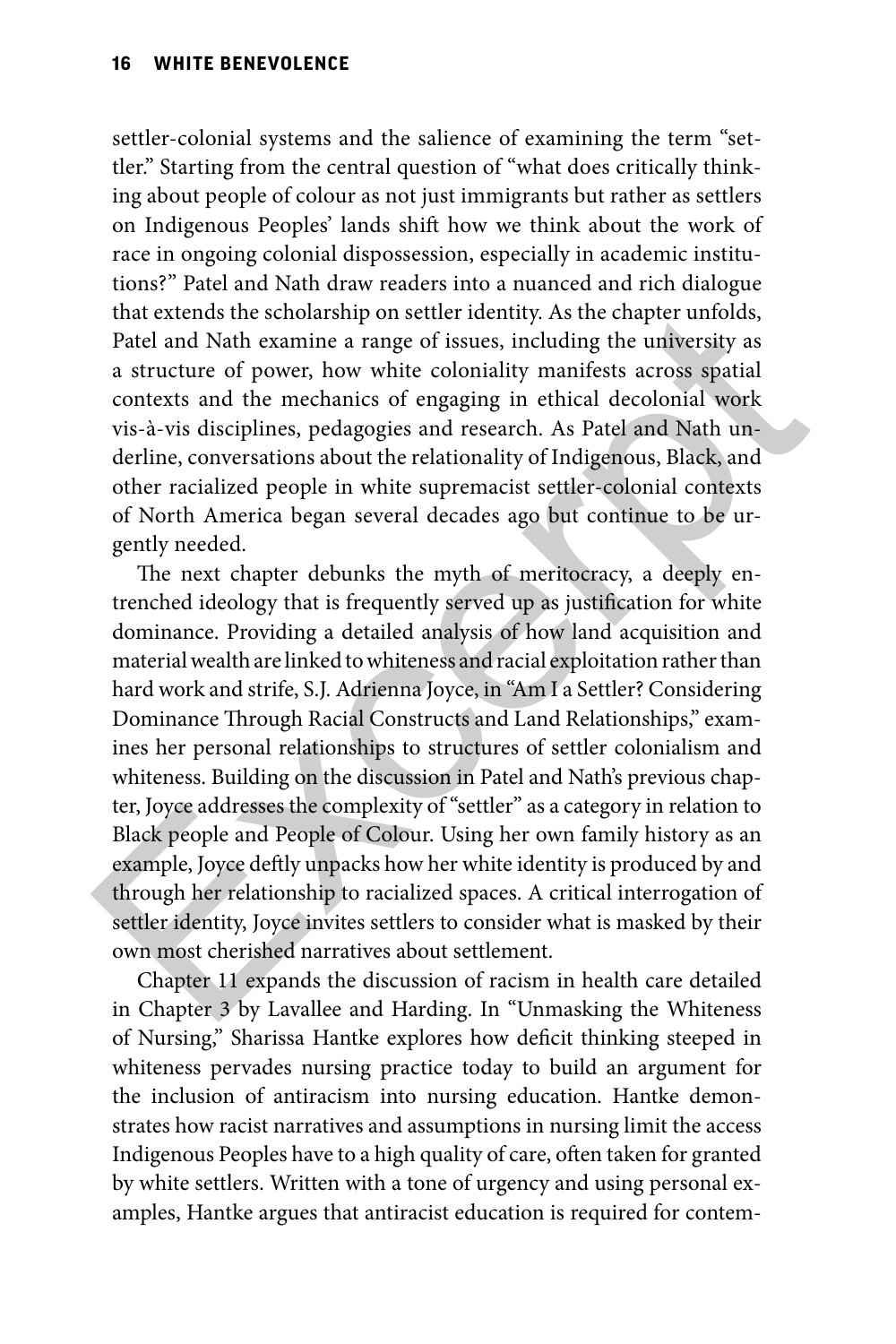porary nursing practice to break the historical patterns of whiteness and the harms it inflicts onto Indigenous Peoples.

In "Whiteness of Medicine," Jaris Swidrovich, a First Nations pharmacist in urban Saskatchewan, shifts from daily interactions in health care to the larger systems of funding, insurance and service delivery, and their colonial underpinnings in medicine. Swidrovich reveals how the systems have grave and detrimental impacts on access to care by Indigenous Peoples and, as an example, provides an in-depth analysis of the racist underpinnings of the Government of Canada's Non-Insured Health Benefits program. Keeping with the theme of counter-narratives as valuable data, Swidrovich discusses how the personal stories entrusted to him by countless patients disclose disturbing examples and experiences of racism and whiteness and demonstrates how this limits Indigenous Peoples' access to both Western and traditional Indigenous medicines, and ultimately health and wellness. Swidrovich's chapter challenges the dominant narrative of Canada as a place that upholds "universal health care," showing how it masks the inequitable policies that are detrimental to the health and lives of Indigenous Peoples.

Jas M. Morgan's powerful autobiographical narrative takes readers back to the high school context in "A Circle of Rocks: Cannibal Culture, Kinship and Indigenous Youth in the Saskatchewan Public School System." Morgan weaves together creative nonfiction and cultural criticism as a metaphorical backdrop to narrate her experiences attending high school and post-secondary education in Saskatchewan. Morgan powerfully illustrates that despite a hostile context of racialization, Indigenous young people on the Prairies persist in creating futurities and hope using spaces such as social media, where creative forms of resistance are enacted through self-representation and body sovereignty. This chapter is a significant reminder to readers that Indigenous Peoples are always and already engaged in refusal and resistance in the spaces this book examines. the systems have grave and detrimental impacts on access to care by<br>Indigenous Peoples and, as an example, provides an in-depth analysis of<br>the racist underpinnings of the Government of Canada's Non-Insured<br>Health Benefits

The next chapter offers an example of caucusing as an antiracist pedagogy that shields Indigenous, Black and Peoples of Colour (ibpoc) from the inevitable harms caused by white settlers in cross-racial learning spaces. Drawing on data collected from an antiracism and anticolonialism learning series in the context of social work, Jeff Halvorsen, Régine King, Liza Lorenzetti, Adrian Wolfleg and Lemlem Haile, in "White Entitlement in Antiracism and Anticolonialism," demonstrate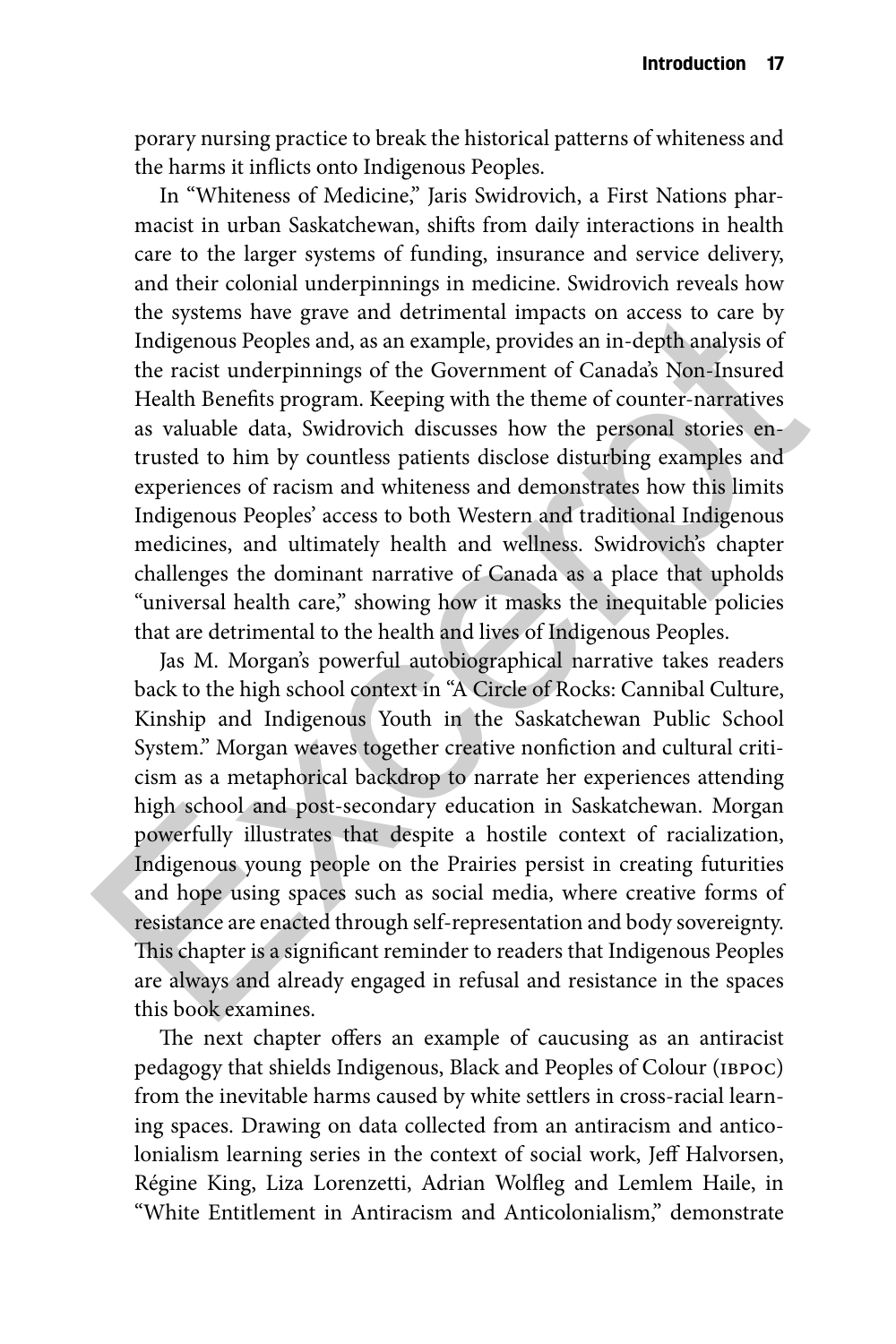how participants displayed entitlement to the stories of Indigenous and racialized participants and anger toward their exclusion from the People of Colour caucus. The authors illustrate the keen engagement of white people to participate in educational activities about racism, so long as these activities keep white settler innocence intact. The authors found caucusing a useful way of reducing the emotional burden so often taken up by Indigenous and racialized activists who become tasked with supporting white aspiring allies.

Offering readers yet another compelling autobiography, Heather Carter's "Permission to Escape" lucidly recounts her experiences growing up in Northern Saskatchewan as a white-skinned, red-haired Métis woman. Similar to St. Denis and Morgan, Carter connects her personal experiences to the broader structures of settler colonialism's attempts to destroy Indigenous identity. Carter describes how presenting as white shaped her interactions within education, health care and the justice system, and allowed her to access legitimacy in spaces where her darkerskinned family members could not. Carter narrates a present shaped by a past whereby opportunities were granted and racialization was escaped "because she looked white." Importantly, this chapter adds to the larger conversation about the operation of gender and race in a settler-colonial context, demonstrating how Carter's access to support and open doors necessitated a performance of femininity in keeping with colonial tropes of white womanhood. up by Indigenous and racialized activists who become tasked with sup-<br>porting white aspiring allies.<br>Offering readers yet another compelling autobiography, Heather<br>Carter's "Permission to Escape" lucidly recounts her exper

The final word in this collection goes to Dr. Alex Wilson, a Cree Two-Spirit scholar from Opaskwayak Cree Nation, interviewed by Sheelah McLean in "Queering the Mainstream." Alex shares how living a Two-Spirit identity and nationhood is not defined by settler-colonial systems of violence. In this chapter, Wilson connects memories and current stories of living on ancestral lands to Cree laws, cosmologies and ontologies. Wilson reveals how her transformative research, scholarship and ongoing work in queering land-based education was not only in response to the oppression Two-Spirit people face, but rather developed as its own validation of Indigenous knowledge. Wilson's chapter evokes the question of how an ethics of queer Indigenous relations shatters the foundations colonialism depends upon, the social hierarchies that are enacted upon humans and other-than-humans that continue to denigrate Indigenous lives and the systems on which Indigenous Peoples depend.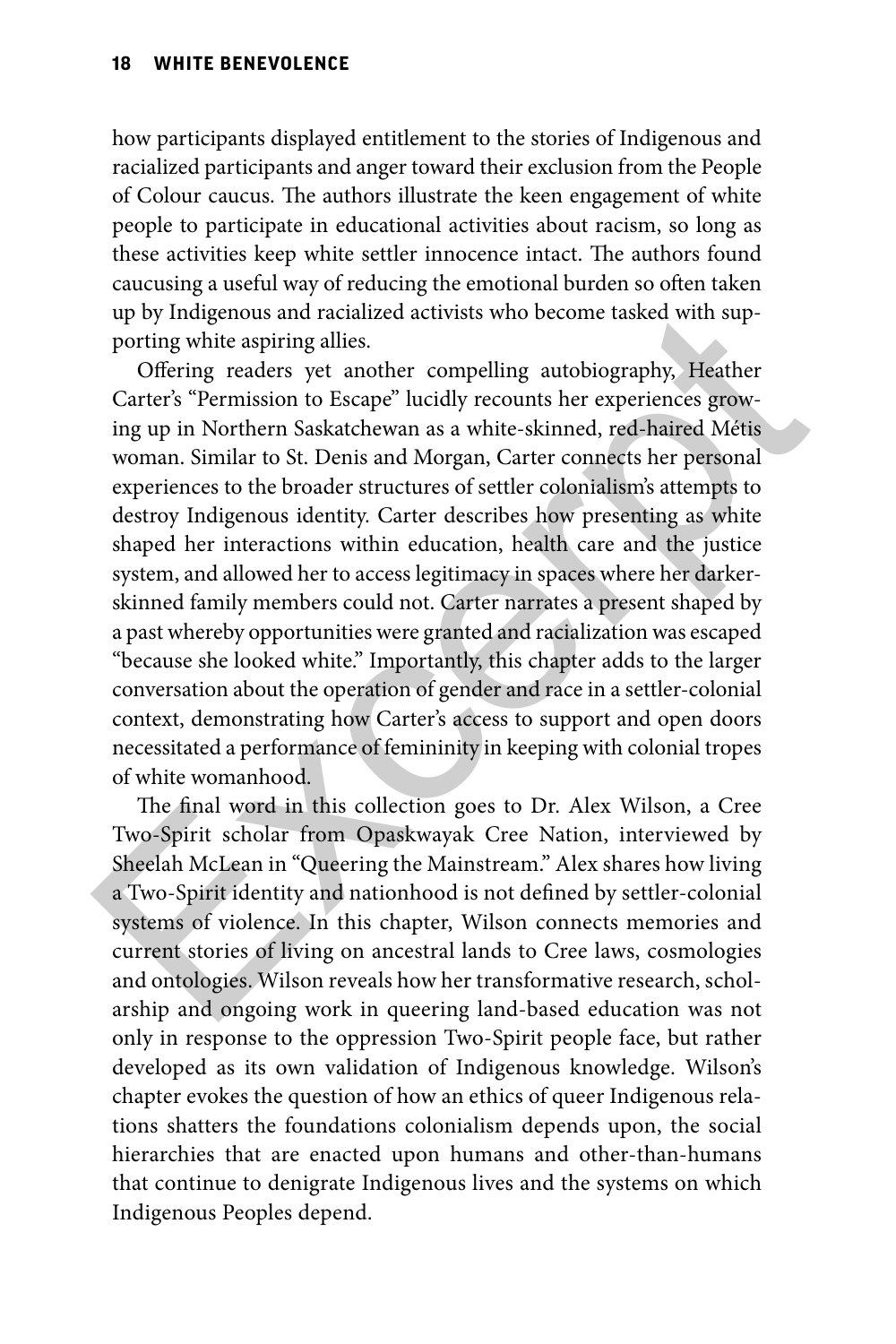The authors in this collection take readers into classrooms, hospitals, prisons and homes, and many of them centre stories as starting points for analysis, calling to mind Brayboy's (2005: 430) suggestion that "stories are not separate from theory; they make up theory and are, therefore, real and legitimate sources of data and ways of being." As a significant form of resistance, the counter-narratives told across chapters disrupt dominant narratives and expose the practices of whiteness within a settler-colonial society (Brayboy 2005). Authors reveal the racial productivity of colonial scripts and tell far more complex stories about inequality that redirect the responsibility for change onto the shoulders of non-Indigenous people.

It is significant to spotlight white helping professionals not because their racism is exceptional, but because of how their work has come to signify an antithetical relationship to violence. In our current context of growing settler consciousness about white supremacy and colonialism, it is imperative to understand how racism operates under the guise of doing good. Myths of benevolence legitimize practices of anti-Indigenous racism, and this collection brings specific attention to these dynamics in a largely understudied region, a place where settler-colonial violence is rampant and Indigenous resistance is ongoing and multilayered. We are hopeful that this collection will be used in a range of educational contexts and that professionals will be convinced of the usefulness of interdisciplinary knowledge for making antiracist interventions in specific fields. dominant narratives and expose the practices of whiteness within a<br>settler-colonial society (Brayboy 2005). Authors reveal the racial pro-<br>ductivity of colonial scripts and tell far more complex stories about<br>inequality th

### **REFERENCES**

- Andersen, Chris. 2009. "Critical Indigenous Studies: From Difference to Density." *Cultural Studies Review* 15, 2.
- Anderson, Benedict. 1991. *Imagined Communities: Reflections on the Origin and Spread of Nationalism*. London: Verso.
- Baldwin, A. 2010. "Wilderness and Tolerance in Flora MacDonald Denison: Towards a Biopolitics of Whiteness." *Social and Cultural Geographies* 11, 8.
- Bannerji, H. 1997. "Geography Lessons: On Being an Insider/Outsider to the Canadian Nation. In *Dangerous Territories: Struggles for Difference and Equality in Education*, edited by L.G. Roman and L. Eyre. New York: Routledge.
- Bonilla-Silva, Eduardo. 2015. *Racism Without Racists: Color-Blind Racism and the Persistence of Racial Inequality in America*, fourth edition. Lanham: Rowman & Littlefield.
- Brayboy, B.M.J. 2005. "Toward a Tribal Critical Race Theory in Education." *The Urban Review* 37, 5.
- Cancelmo, C. and J.C. Mueller. 2019. "Whiteness." *Oxford Bibliographies in Sociology.*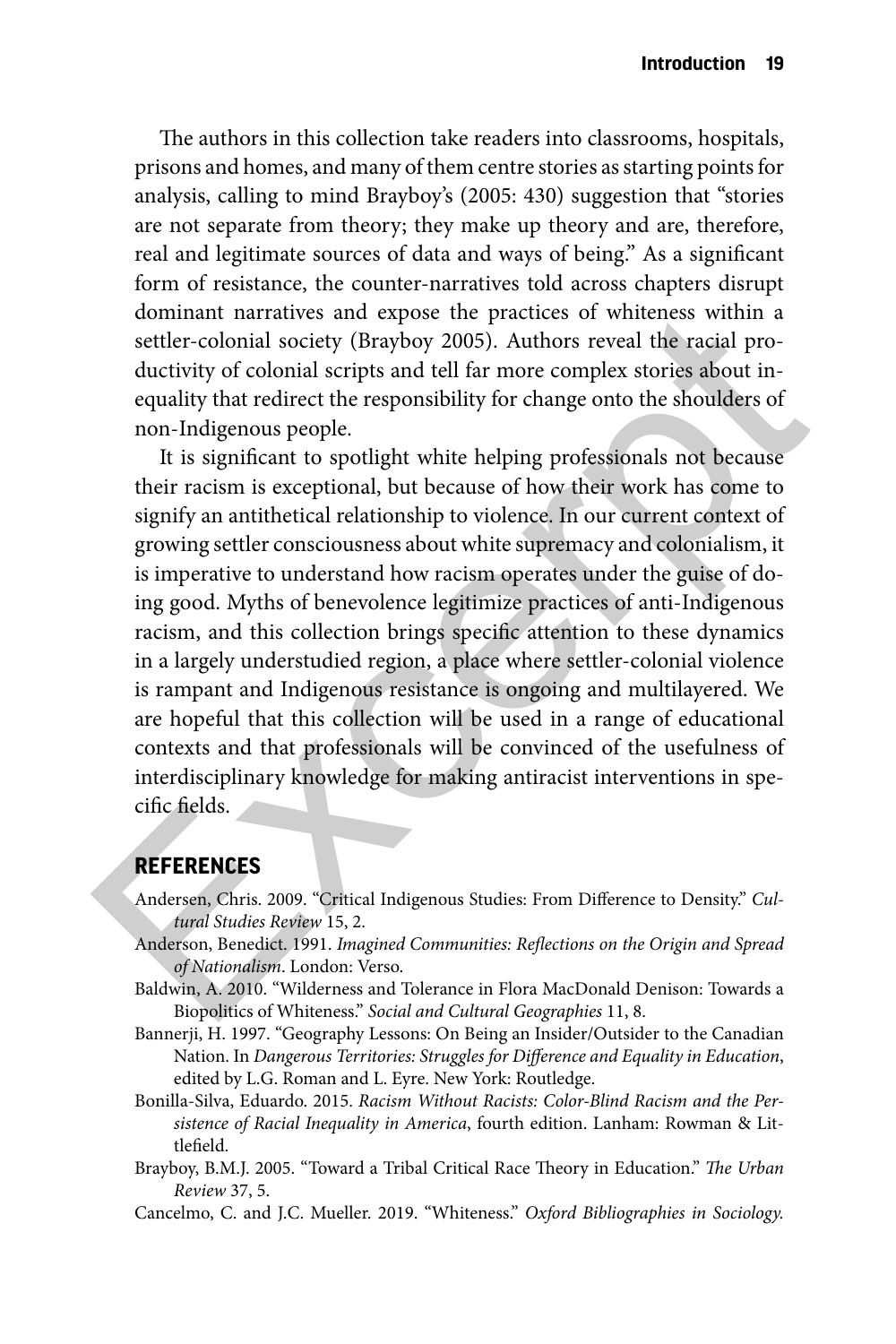### **20 White Benevolence**

doi.org/10.1093/obo/9780199756384-0231.

- Cappello, Michael. P. 2012. "Producing (White) Teachers: A Genealogy of Secondary Teacher Education in Regina." Doctoral dissertation, University of Regina. Available from Theses Canada database. (amicus No. 43128845).
- Carter, S. 1993. *Lost Harvests: Prairie Indian Reserve Farmers and Government Policy*. Montréal: McGill-Queen's University Press.
- \_\_\_. 2006. "We Must Farm to Enable Us to Live." In R. Maaka and C. Anderson (eds.), *The Indigenous Experience: Global Perspectives.* Toronto: Canadian Scholars' Press.
- Chapman, Chris, and A.J. Withers. 2019. *A Violent History: Interlocking Oppression in the Moral Economies of Social Working*. Toronto: University of Toronto Press.
- Coleman, D. 2006. *White Civility: The Literary Project of White Canada*. Toronto: University of Toronto Press.
- Comeau, Lisa M. 2005. "Contemporary Productions of Colonial Identities through Liberal Discourses of Educational Reform." *Journal of the Canadian Association for Curriculum Studies* 3, 2. Chapman, Chris, and A.J. Withers. 2019. A Violet History: Interlocking Oppression in the Moral Economics of Social Working. To<br>ronto: University of Toronto Dress. Coleman, D. 2006. White Civility: The Literary Project of
	- Daschuk, James. 2013. *Clearing the Plains: Disease, Politics of Starvation, and the Loss of Indigenous Life*. Regina: University of Regina Press.
	- Dei, George Sefa. 1995. "Integrative Antiracism: Intersections of Race, Class and Gender." *Race, Gender & Class: Perspective on Canadian Antiracism* 2, 3.
	- Dickie, D.J. 1924. A*ll about Canada for Little Folk, Dent's Canadian History Readers, Book One.* Toronto: Dent and Sons.
	- Dorries, Heather, Robert Henry, David Hugill, et al. 2019. *Settler City Limits: Indigenous Resurgence and Colonial Violence in the Urban Prairie West*. Winnipeg: University of Manitoba Press.
	- Doxtator, Deborah. 2011. "The Idea of Indianness and Once Upon a Time: The Role of Indians in History." In *Racism, Colonialism and Indigeneity in Canada*, edited by M. Cannon and L. Sunseri. Don Mills: Oxford University Press.
	- Du Bois, William Edward Burghardt. 1903. *The Souls of Black Folk: Essays and Sketches.*  Chicago: A.C. Mclurg & Co.
	- \_\_\_. 1935. *Black Reconstruction in America 1860–1880*. New York: Atheneum.
	- Fanon, Franz. 1952. *Black Skin, White Masks*. New York: Grove Press.
		- \_\_\_. 1963. *Wretched of the Earth*. New York: Grove Press.
	- Foucault, Michel. 1973. *The Birth of the Clinic: An Archaeology of Medical Perception*. New York: Vintage Books.
	- Frankenberg, Ruth. 1993. *White Women, Race Matters: The Social Construction of Whiteness*. Minneapolis: University of Minnesota Press.
	- Goodman, A.H. 2007. "Exposing Race as an Obsolete Biological Concept." In *Everyday Antiracism: Getting Real about Race in School*, edited by M. Pollock. New York/ London: The New Press.
	- Gould, Stephen J. 1981. *The Mismeasure of Man*. W.W. Norton & Company. New York: NY.
	- Green, Joyce. 2011. "From Stonechild to Social Cohesion: Antiracist Challenges for Saskatchewan." In *Racism, Colonialism, and Indigeneity in Canada*, edited by M.J. Cannon and L. Sunseri. Don Mills, ON: Oxford University Press.
	- hooks, bell. 1997. "Representing Whiteness in the Black Imagination." In *Displacing Whiteness: Essays in Social and Cultural Criticism*, edited by R. Frankenberg. Durham, NC: Duke University Press.
	- Hunt, Dallas, and Gina Starblanket. 2020. *Storying Violence: Unravelling Colonial Narratives in the Stanley Trial*. Winnipeg, MB: arp Books.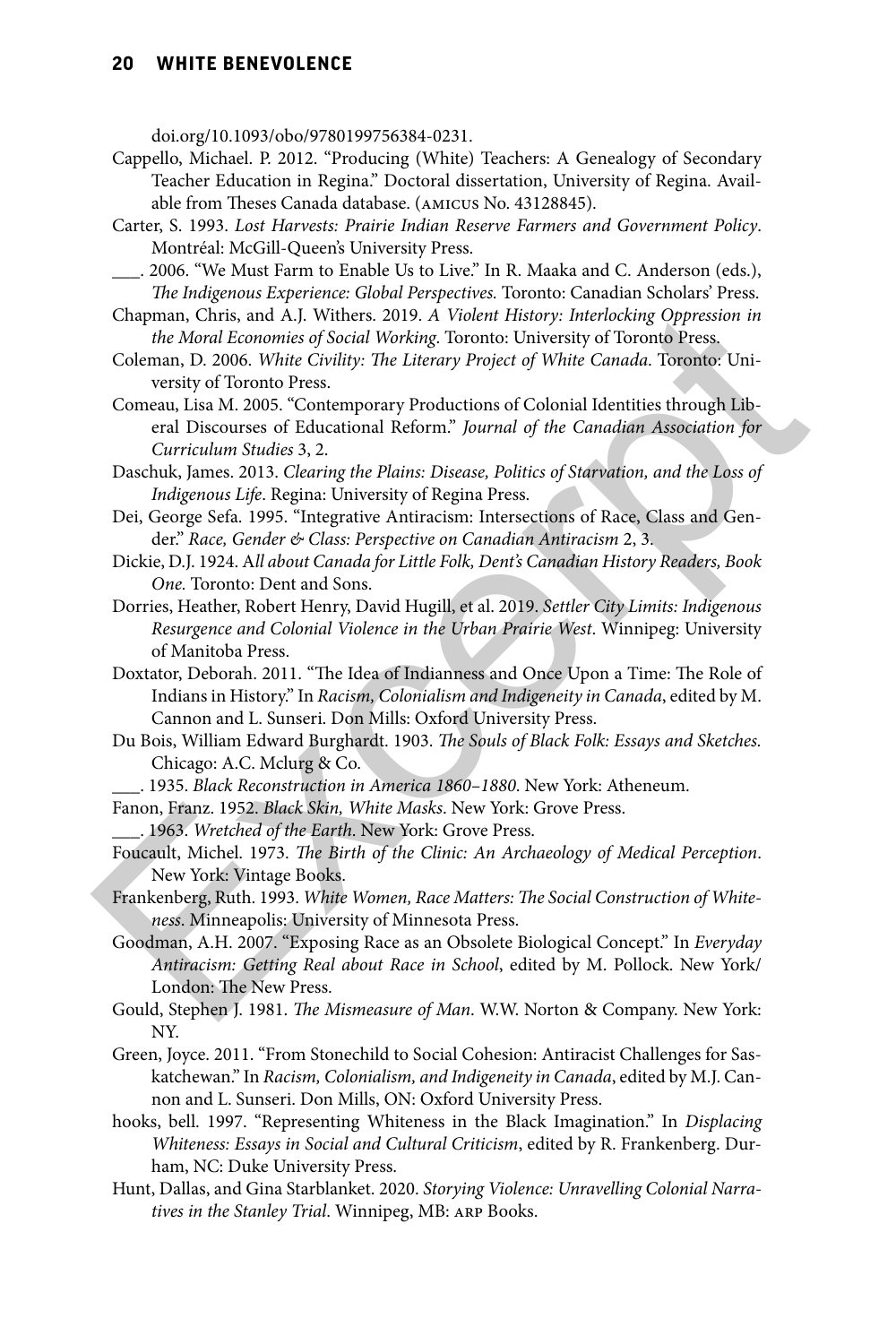- Krasowski, Sheldon. 2019. *No Surrender: The Land Remains Indigenous.* Regina: University of Regina Press.
- Kumashiro, Kevin. 2009. *Against Common Sense: Teaching and Learning towards Social Justice.* New York: Routledge.
- Latty, Stephanie, Megan Scribe, Alena Peters, and Anthony Morgan. 2016. "Not Enough Human: At the Scenes of Indigenous and Black Dispossession." *Critical Ethnic Studies* 2, 2.
- Mackey, E. 2002. *The House of Difference: Cultural Politics and National Identity in Canada.* Toronto: University of Toronto Press.
- Manuel, A. 2015. *Unsettling Canada: A National Wake Up Call.* Toronto: Between the Lines.
- Matias, C., and J. Mackey. 2016. "Breakin' Down Whiteness in Antiracist Teaching: Introducing Critical Whiteness Pedagogy." *Urban Review* 48.
- McLean, S. 2013. "The Whiteness of Green: Racialization and Environmental Education." *The Canadian Geographer* 57, 3.
- \_\_\_. 2018. "'We Build a Life from Nothing': White Settler Colonialism and the Myth of Meritocracy." *Our Schools/Our Selves*. Canadian Centre of Policy Alternatives (Fall/ Winter).
- Meiners, Erica. 2007. *Right to Be Hostile: Schools, Prisons, and the Making of Public Enemies*. New York: Routledge.
- Memmi, Albert. 1967. *The Colonizer and the Colonized.* Boston: Beacon Press.
- Nielsen, Cynthia R. 2011. "Resistance Through Re-Narration: Fanon on De-Constructing Racialized Subjectivities." *African Identities* 9, 4. doi.org/10.1080/14725843.20 11.614410.
- Nunn, Neil. 2018. "Toxic Encounters, Settler Logics of Elimination, and the Future of a Continent." *Antipode* 50, 5. doi.org/10.1111/anti.12403.
- Picower, Bree. 2009. "The Unexamined Whiteness of Teaching: How White Teachers Maintain and Enact Dominant Racial Ideologies." *Race, Ethnicity and Education* 12, 2.
- Razack, Sherene, Malinda Smith, and Sunera Thobani. 2010. *States of Race: Critical Race Feminism for the 21st Century*. Toronto: Between the Lines.
- Reid, J. 2010. "The Doctrine of Discovery in Canadian Law." *The Canadian Journal of Native Studies.* 2.

Roediger, David. 1991. *The Wages of Whiteness: Race and the Making of the American Working Class*. London, and New York: Verso.

Roger, Kersten. 2000. "'Making' White Women Through the Privatization of Education on Health and Well-Being in the Context of Psychotherapy." In *Anti-Racist Feminism: Critical Race and Gender Studies*, edited by A. Calliste and G.S. Sefa Dei. Black Point, NS/Winnipeg, MB: Fernwood Publishing. *ada*. Toronto: University of Toronto Press.<br>
Manuel, A. 2015. Unsettling Canada: A National Wake Up Call. Toronto: Between the<br>
Lines.<br>
Matas, C., and J. Mackey. 2018. "Freeckin' Down Whiteness in Antiracist Teaching: In

Said, Edward. 2003. *Orientalism.* London: Penguin.

- Schick, Carol. 2002. "Keeping the Ivory Tower White: Discourses of Racial Domination." In *Race, Space and the Law: Unmapping a White Settler Society*, edited by S. Razack. Toronto. Between the Lines.
- Schick, Carol, and Verna St. Denis. 2005. "Troubling National Discourses in Antiracist Curricular Planning." *Canadian Journal of Education* 28, 3.
- Scribe, Megan. 2020. "Indigenous Girlhood: Narratives of Colonial Care in Law and Literature." Doctoral dissertation, University of Toronto.
- St. Denis, Verna. 2007. "Aboriginal Education and Anti-Racist Education: Building Alliances Across Cultural and Racial Identity." *Canadian Journal of Education* 30, 4.